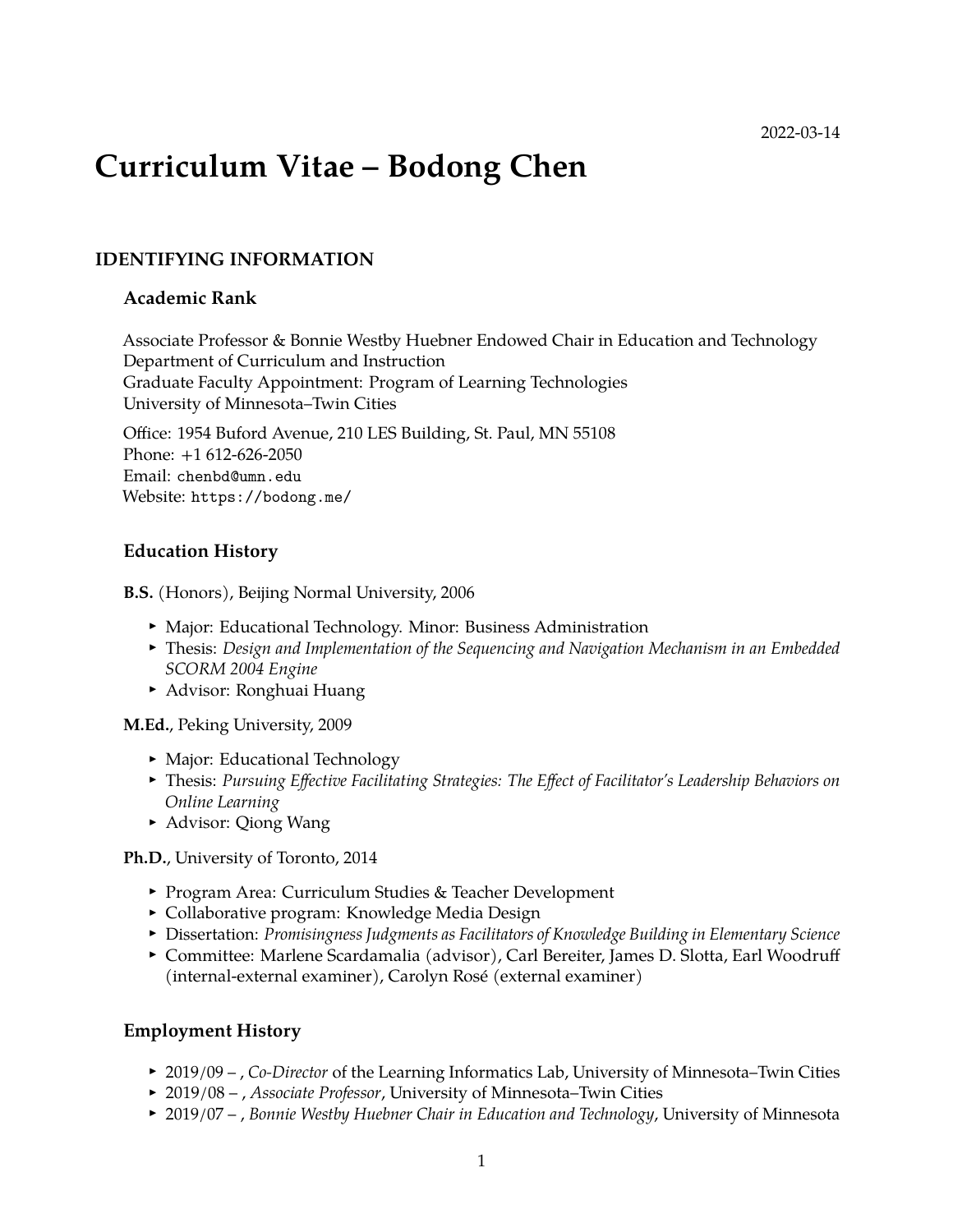- <sup>I</sup> 2015/01 2019/08, *Assistant Professor*, University of Minnesota–Twin Cities
- ▶ 2018/03, *Visiting Professor*, Research Centre for Distance Education, Faculty of Education, Beijing Normal University
- <sup>I</sup> 2013 2014, *Researcher* (part-time), University of Toronto
- <sup>I</sup> 2013 2014, *Data Analyst* (part-time), People for Education, Toronto
- <sup>I</sup> 2012 2013, *Research Analyst* (part-time), Toronto District School Board (TDSB), Toronto
- ► 2009 2014, *Graduate Assistant/Researcher*, Institute for Knowledge Innovation and Technology, Ontario Institute for Studies in Education, University of Toronto
- <sup>I</sup> 2006 2009, *Research Assistant*, E-learning Future Lab, Peking University, Beijing
- ► 2007 2009, *Research Assistant*, Center for Educational Technology, Peking University, Beijing
- <sup>I</sup> 2004 2006, *Research Assistant*, R&D Center for Knowledge Engineering, Beijing Normal University, Beijing

## **Membership in Professional Organizations**

- 2011–ongoing, International Society of the Learning Sciences (ISLS)
- ▶ 2013–ongoing, Society for Learning Analytics Research (SoLAR)
- ▶ 2011–ongoing, American Educational Research Association (AERA)
	- $\triangleright$  Division C Learning & Instruction
	- $\triangleright$  SIG 26 Cooperative Learning: Theory, Research and Practice
	- $\triangleright$  SIG 35 Online Teaching and Learning
- ▶ 2013–ongoing, Knowledge Building International (KBI)
- ▶ 2018–ongoing, EDUCAUSE
- ▶ 2011–2015, Chinese American Educational Research and Development Association
- ▶ 2011–2013, Canadian Society of Studies in Education (CSSE)
- ▶ 2010, Association for Advanced Computing in Education (AACE)

## **HONORS AND AWARDS**

#### **External Sources**

*Fellowships (since 2009)*

- ▶ 2017, *NSF CRII Award*, National Science Foundation, Directorate for Computer & Information Science & Engineering
- <sup>I</sup> 2013, *Mitacs-Accelerate Fellowship*, Mitacs, \$15,000
- <sup>I</sup> 2013–2014, *Ontario Graduate Scholarship*, Province of Ontario, \$15,000
- **2010, Chinese Government Award for Outstanding Self-financed Students Abroad, Chinese Schol**arship Council, \$5,000

#### *Awards from Professional Associations or Journals*

- <sup>I</sup> 2021, *Best Student Paper Award* (as PhD advisor) and *Best Overall Paper Award Nominee*, The 29th International Conference on Computers in Education (ICCE 2021).
- ▶ 2021, *Outstanding Article Award*, Journal of Open Learning. (Article title: *Unpacking Learning Analytics: An attempt to tilt the iceberg*.)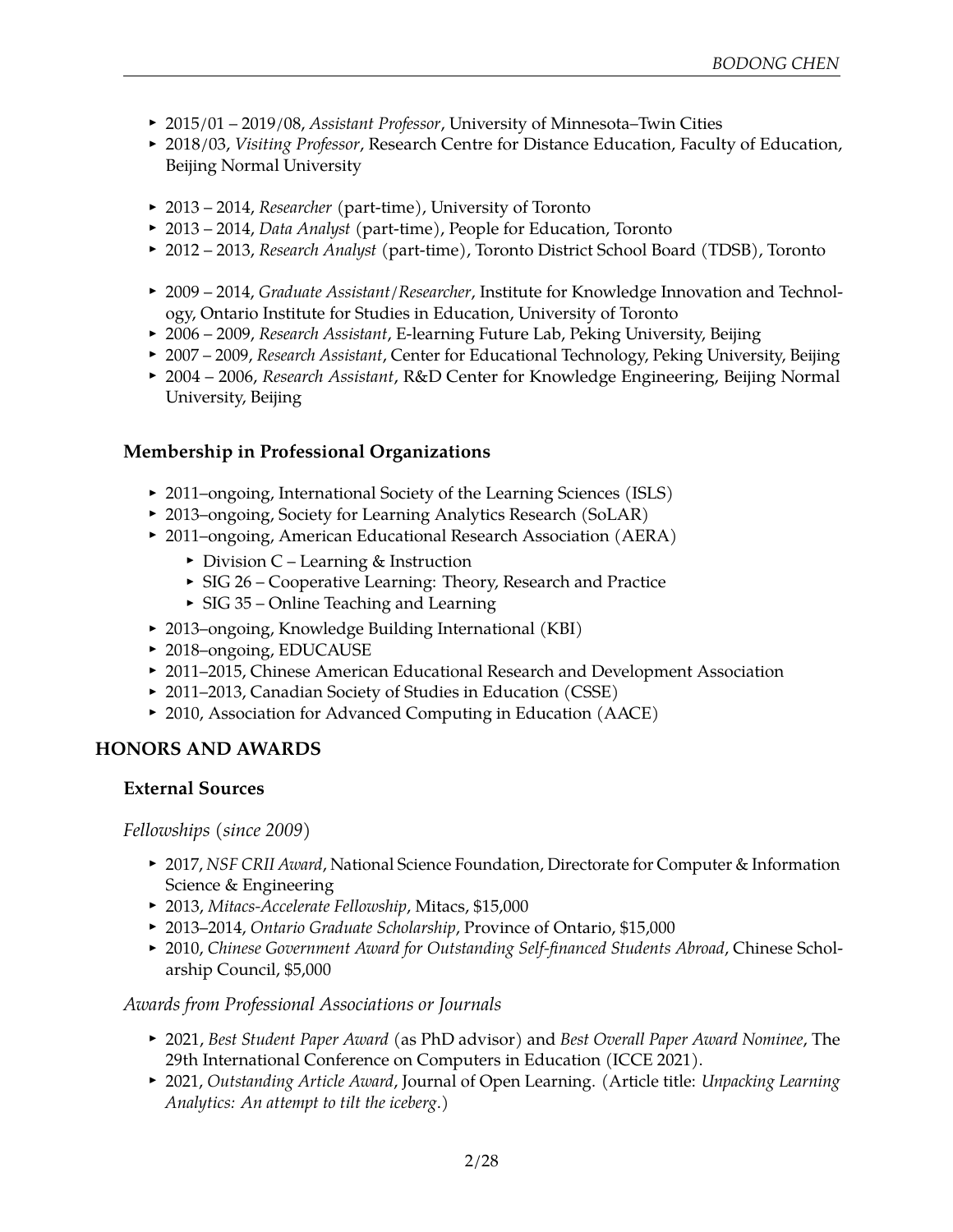- <sup>I</sup> 2016, *Excellence Award–Innovation*, Minnesota eLearning Summit. (Project title: "Using Differentiated Feedback to Promote Student Learning in an Introductory Statistics Course," with Dr. Vicky Cai from the Minnesota State University, Mankato.)
- **2015, Dissertation Award, Chinese American Educational Research and Development Associ**ation
- ▶ 2015, *Best Paper Award Nominee*, 11th International Conference on Computer Supported Collaborative Learning (CSCL)
- **> 2013, Best Student Paper Award Nominee, 10th International Conference on Computer Sup**ported Collaborative Learning (CSCL)
- ▶ 2008, *Best Conference Paper Award*, Educational Technology International Forum

*Consortia (competition-based)*

- ▶ 2015, *Selected Attendee*, Early Career Workshop, 11th International Conference on Computer Supported Collaborative Learning (CSCL)
- ▶ 2015, *Selected Attendee*, New Faculty Mentoring Program, AERA Division C
- ▶ 2014, *Selected Attendee*, Doctoral Consortium, 4th International Conference on Learning Analytics and Knowledge (LAK)
- ▶ 2013, *Selected Attendee*, The Inaugural Learning Analytics Summer Institute (LASI), Stanford University

*Other*

<sup>I</sup> 2015, *Distinguished Alumnus*, Graduate School of Education, Peking University

# **RESEARCH, SCHOLARSHIP, AND CREATIVE WORK**

## **Grants and Contracts**

*External Sources*

*Investigator status*: Co-PI (PI: Moussa Ayyash) National Science Foundation, INCLUDES *NSF INCLUDES: Alliance: Building a Diverse Data Science Workforce for STEM (DataSTEM)* 07/01/2022-06/30/2027 *Funded Amount*: \$10,000,000 *Subaward Amount*: \$576,477 *Status*: Pending

*Investigator status*: PI (PI: B. Chen; Co-PIs: C. Scharber and D. DeLiema) National Science Foundation, Discovery Research PreK-12 *DataX: Exploring Justice-Oriented Data Science with Secondary School Students* 07/01/2021 - 06/30/2023 *Funded Amount*: \$449,199 *Direct Amount*: \$310,712 *Indirect Amount*: \$138,487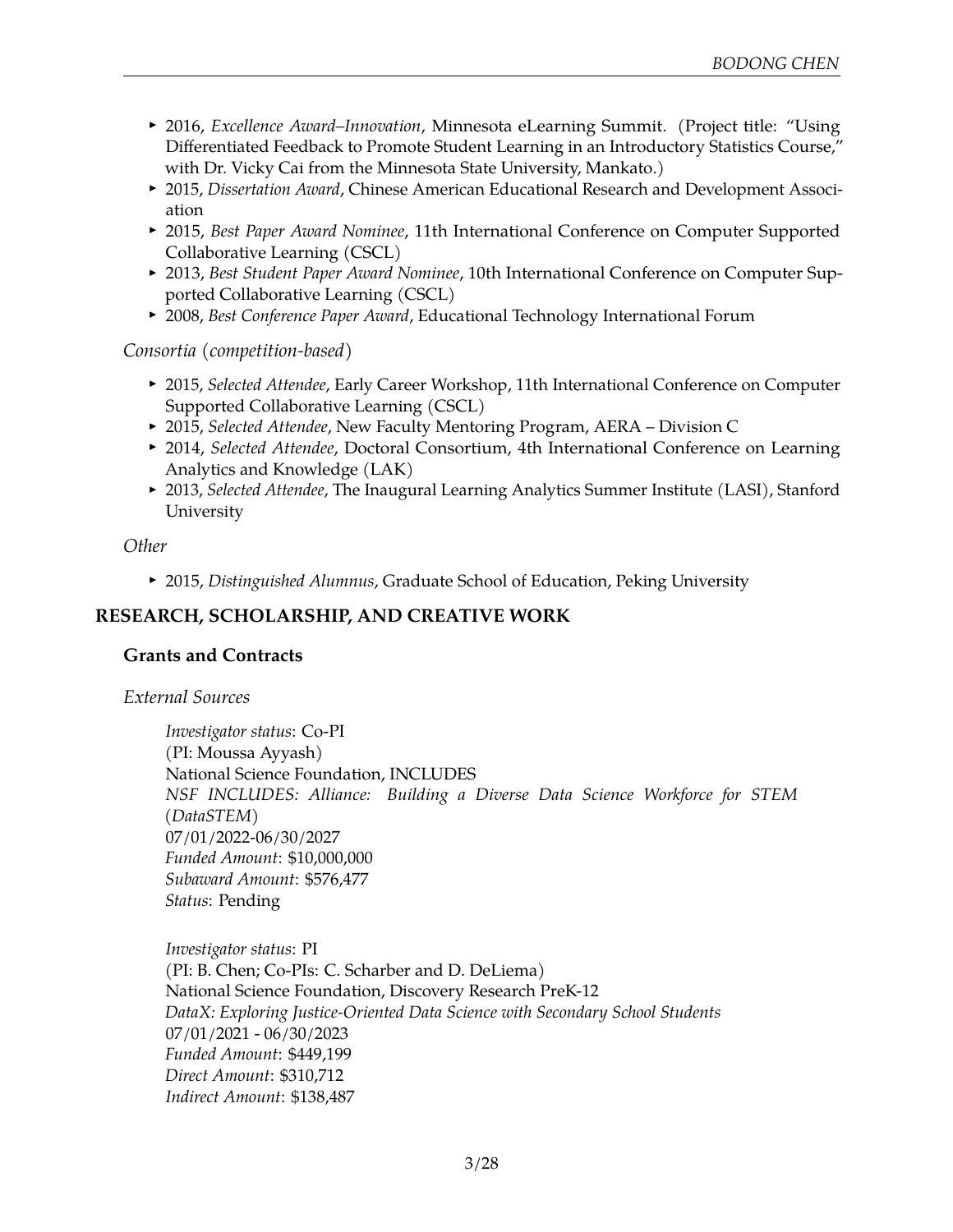*Investigator status*: PI *External Agency*: The Eric and Wendy Schmidt Fund for Strategic Innovation *Project title and Dates*: *Learning engineering: Instrumenting a large-scale Student Information System for research Dates*: 03/2020-03/2022 *Total costs*: \$799,995

*Investigator status*: Co-PI

(PI: D. DeLiema; UMN Co-PIs: B. Chen and K. Varma; External Co-PIs: S. Salehi, M. Bernacki, and C. Anderson) Carina Initiatives *Playful Problem Solving* 9/1/2020 – 08/30/2023 Funded Amount: \$990,700 Direct Amount: \$927,994 Indirect Amount: \$62,730

*Investigator status*: PI (sole) *External Agency*: National Science Foundation *Program*: CISE Research Initiation Initiative (CRII) *Project title and Dates*: *CRII: Cyberlearning: Connecting Web Annotations and Progressive Online Discourse in Science Classrooms*, 07/01/17–03/31/2020 *Award Number*: [1657009](https://www.nsf.gov/awardsearch/showAward?AWD_ID=1657009) *Total costs*: \$169,041

*Investigator status*: Co-PI *Name of PI*: Stephanie Teasley, University of Michigan *External Agency*: National Science Foundation *Program*: Cyberlearn & Future Learn Tech *Project title and Dates*: *Doctoral Consortium for the 2016 Learning Analytics and Knowledge Conference*, 6/1/2016–5/31/2017 *Award Number*: [1622831](https://www.nsf.gov/awardsearch/showAward?AWD_ID=1622831) *Total costs*: \$24,930

*Investigator status*: Co-investigator *Name of PI*: Qiong Wang, Peking University, China *External Agency*: Digital Learning for Development (DL4D) *Project title and Dates*: *MOOCs for teacher professional development in underserved regions: Examining persistent teacher-learners in a Chinese MOOC*, 2016 *Total costs*: C\$64,375.67

#### *University Sources*

- <sup>I</sup> 2019, *International Travel Grant Award*, \$1,500, Global Programs and Strategy Alliance, University of Minnesota
- ▶ 2019–2020, *DataExpedition: Supporting Youth Computational Thinking with Open Geoscience Data*, \$23,943, Grant-in-Aid Program, the Office of the Vice President for Research, University of Minnesota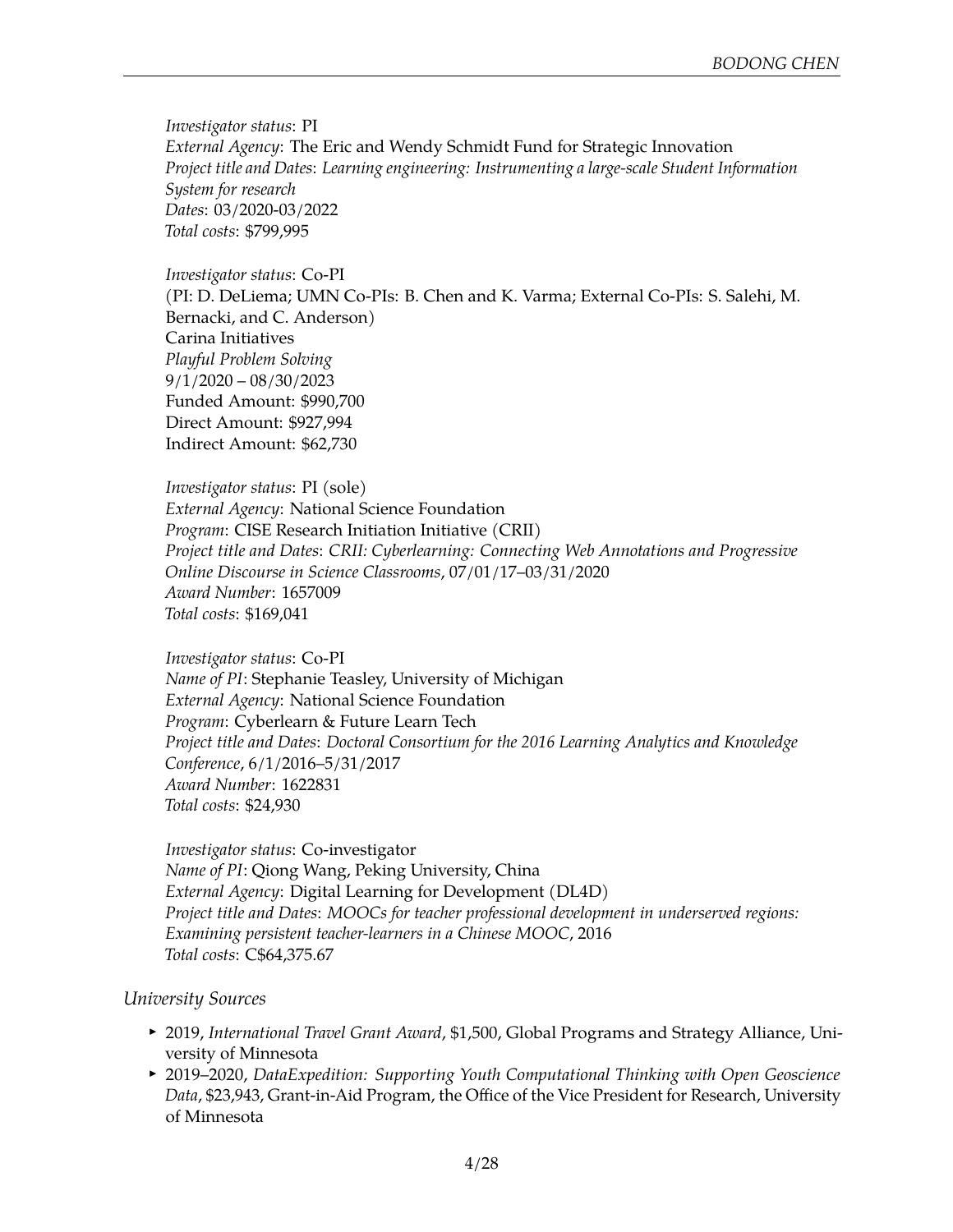- ► 2018, *Enriching an Online Course with Interactive Web Content and Learning Analytics*, \$1,000, Center for Educational Innovation, University of Minnesota
- ▶ 2018, *Discover open geoscience data to support Data Expedition in high school science*, University Libraries Research Sprints, University of Minnesota
- ▶ 2016, *International Travel Grant Award*, \$2,000, Global Programs and Strategy Alliance, University of Minnesota
- ▶ 2016, "Stats Carpentry", PI, \$1,500, Partnership for Affordable Content Program, University of Minnesota Libraries
- <sup>I</sup> 2015, *Supporting Metadiscourse in Ideational Writing*, PI (Co-PI: Cassie Scharber), \$3,123.71, Center for Writing, University of Minnesota
- <sup>I</sup> 2013, *OISE Graduate Students Conference Travel Grant*, \$330, University of Toronto
- ▶ 2012, *School of Graduate Studies Research Travel Grant*, \$3,000, University of Toronto
- ▶ 2012, *OISE Graduate Students Conference Travel Grant*, \$725, University of Toronto
- ▶ 2011, *School of Graduate Studies Conference Travel Grant*, \$666, University of Toronto
- ▶ 2011, *OISE Graduate Students Conference Travel Grant*, \$705, University of Toronto

## **Publications**

#### ˆ Invited

- <sup>G</sup> Graduate student author
- <sup>U</sup> Undergraduate student author
- <sup>T</sup> Classroom teacher

## *Manuscripts/Work under Review*

- 1. **Chen, B.**, Shui, H., & Haklev, S. (in revision). Orchestrating the flow and advancement of artifacts in a knowledge community.
- 2. **Chen, B.** & Poquet, S. (in revision). Socio-temporal dynamics in online discussions: An event-based approach.

## *Journal Articles*

- 1. **Chen, B.**, & Poquet, O. (2022). Networks in Learning Analytics: Where Theory, Methodology, and Practice Intersect. *Journal of Learning Analytics, 9*(1), 1–12. https://doi.org/10.18608/jla.2022.7697
- 2. Gan, Y., Hong, H.-Y., **Chen, B.**, & Scardamalia, M. (2021). Knowledge building: Ideacentered drawing and writing to advance community knowledge. *Educational Technology Research & Development*. https://doi.org/10.1007/s11423-021-10022-7
- 3. **Chen, B.**, Fan, Y., Zhang, G., Liu, M., & Wang, Q. (2020). Teachers' networked professional learning with MOOCs. *PLOS ONE, 15*(7), e0235170. https://doi.org/10.1371/journal.pone.0235170 *(Impact Factor 2020: 2.870. Indexing: SCI.)*
- 4. Zhu, X., **Chen, B.**, Avadhanam, R. M., Shui, H., & Zhang, R. Z. (2020). Reading and connecting: Using social annotation in online classes. *Information and Learning Sciences, 121*(5/6), 261–271. https://doi.org/10.1108/ILS-04-2020-0117
- 5. Rosenberg, J.M., Edwards, A., & **Chen, B.** (2020). Tools and strategies for engaging students in analyzing and interpreting complex data sources. *The Science Teacher, 87*(5), 30-34. https://doi.org/10.2505/4/tst20\_087\_05\_30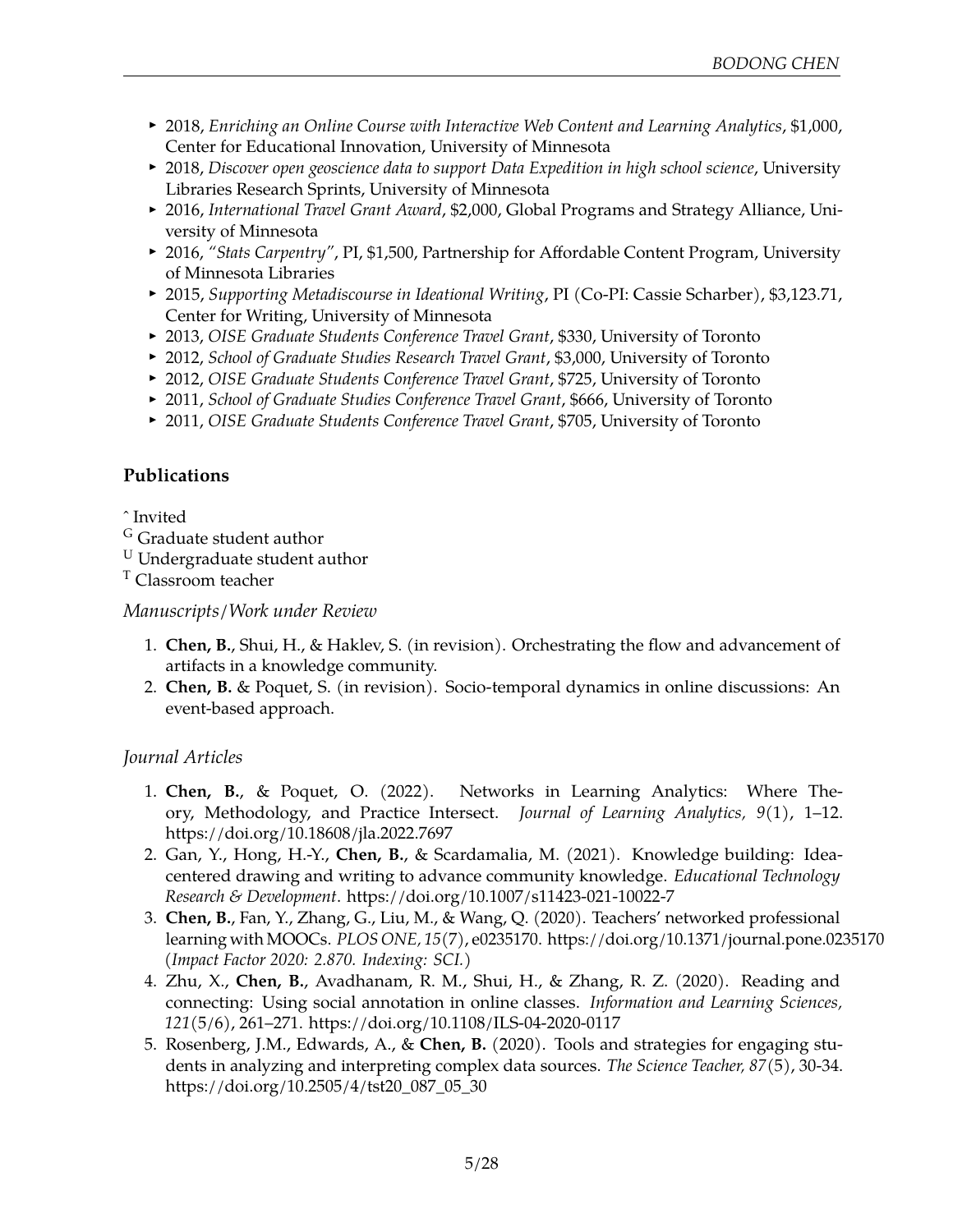- 6. **Chen, B.**, & Huang, T. (2019). It is about timing: Network prestige in asynchronous online discussions. *Journal of Computer Assisted Learning*, 34, 503–515. https://doi.org/10.1111/jcal.12355
- 7. **Chen, B.** (2019). Designing for Networked Collaborative Discourse: An UnLMS Approach. *TechTrends, 63*(2), 194–201. https://doi.org/10.1007/s11528-018-0284-7
- 8. Hong, H.-Y., Lin, P.-Y., **Chen, B.**, & Chen, N. (2019). Integrated STEM learning in an ideacentered knowledge-building environment. *The Asia-Pacific Education Researcher, 28*(1), 63–76. https://doi.org/10.1007/s40299-018-0409-y
- 9. **Chen, B.**, Chang, Y.-H.<sup>G</sup>, Ouyang, F.<sup>G</sup>, & Zhou, W.<sup>U</sup> (2018). Fostering student engagement in online discussion through social learning analytics. *The Internet and Higher Education, 37*, 21–30. https://doi.org/10.1016/j.iheduc.2017.12.002 *(Impact Factor 2017: 5.847)*
- 10. Cai, Q., **Chen, B.**, Wu, H., & Trussell, G. (2018). Using differentiated feedback to improve performance in introductory statistics. *Innovations in Education and Teaching International*. https://doi.org/10.1080/14703297.2018.1508362 *(Author order reflects writing contributions. Impact Factor 2017: 1.106)*
- 11. **Chen, B.**, Knight, S., & Wise, A. F. (2018). Critical issues in designing and implementing temporal analytics. *Journal of Learning Analytics, 5*(1), 1-9. http://dx.doi.org/10.18608/jla.2018.53.1
- 12. Fan, Y.,<sup>G</sup> Zhang, G.,<sup>G</sup> Chen, B., & Wang, Q. (2018). [Why did they come back?: Analyzing](http://openedu.shtvu.org.cn/frontsite/series_details.asp?id=2015) [motivations for repeated enrollment in MOOCs](http://openedu.shtvu.org.cn/frontsite/series_details.asp?id=2015) [in Chinese]. *Journal Open Education Research, 24*(2), 89-96.

*(JOER is ranked the 6th among 37 educational science journals in the Chinese Social Sciences Citation Index (CSSCI). Author order reflects writing contributions. Role: project Co-PI, research design, and draft revisions.)*

- 13. Li, C., **Chen, B.**, & Gobert, J. (2018). Innovations in scaling and enhancing learning: Review on the Fifth Annual ACM Conference on Learning at Scale [in Chinese]. *Journal of Open Learning, 23*(5), 1-7. doi:10.19605/j.cnki.kfxxyj.2018.05.001
- 14. **Chen, B.** (2017). Fostering scientific understanding and epistemic beliefs through judgments of promisingness. *Educational Technology Research and Development, 65*(2), 255–277. doi:10.1007/s11423-016-9467-0 *(Impact Factor 2017: 1.728)*
- 15. **Chen, B.**, Resendes, M., Chai, C.S., & Hong, H.-Y. (2017). Two tales of time: Uncovering the significance of sequential patterns among contribution types in knowledge-building discourse. *Interactive Learning Environments, 25*(2), 162–175. doi:10.1080/10494820.2016.1276081 *(Impact Factor 2016: 1.674)*
- 16. Knight, S., Wise, A. F., & **Chen, B.** (2017). Time for change: Why learning analytics needs temporal analysis. *Journal of Learning Analytics, 4*(3), 7–17. https://doi.org/10.18608/jla.2017.43.2
- 17. **Chen, B.** & Huang, T.<sup>G</sup> (2017). [Unpacking Learning Analytics: An attempt to tilt the iceberg](https://www.researchgate.net/publication/317586037_Unpacking_Learning_Analytics_An_Attempt_to_Tilt_the_Iceberg) [\[in Chinese\].](https://www.researchgate.net/publication/317586037_Unpacking_Learning_Analytics_An_Attempt_to_Tilt_the_Iceberg) *Journal of Open Learning, 22*(4), 1-9. doi:10.19605/j.cnki.kfxxyj.2017.04.001
- 18. **Chen, B.**, & Zhang, J. (2016). Analytics for knowledge creation: Towards epistemic agency and design-mode thinking. *Journal of Learning Analytics, 3*(2), 139–163. doi:10.18608/jla.2016.32.7
- 19. **Chen, B.**, & Hong, H.-Y. (2016). Schools as knowledge-building organizations: Thirty years of design research. *Educational Psychologist, 51*(2), 266-288. doi:10.1080/00461520.2016.1175306 *(Impact Factor 2015: 5.688)*
- 20. Hong, H.-Y., **Chen, B.**, & Chai, C. S. (2016). Exploring the development of college students' epistemic views during their knowledge building activities. *Computers & Education, 98*, 1–13. doi:10.1016/j.compedu.2016.03.005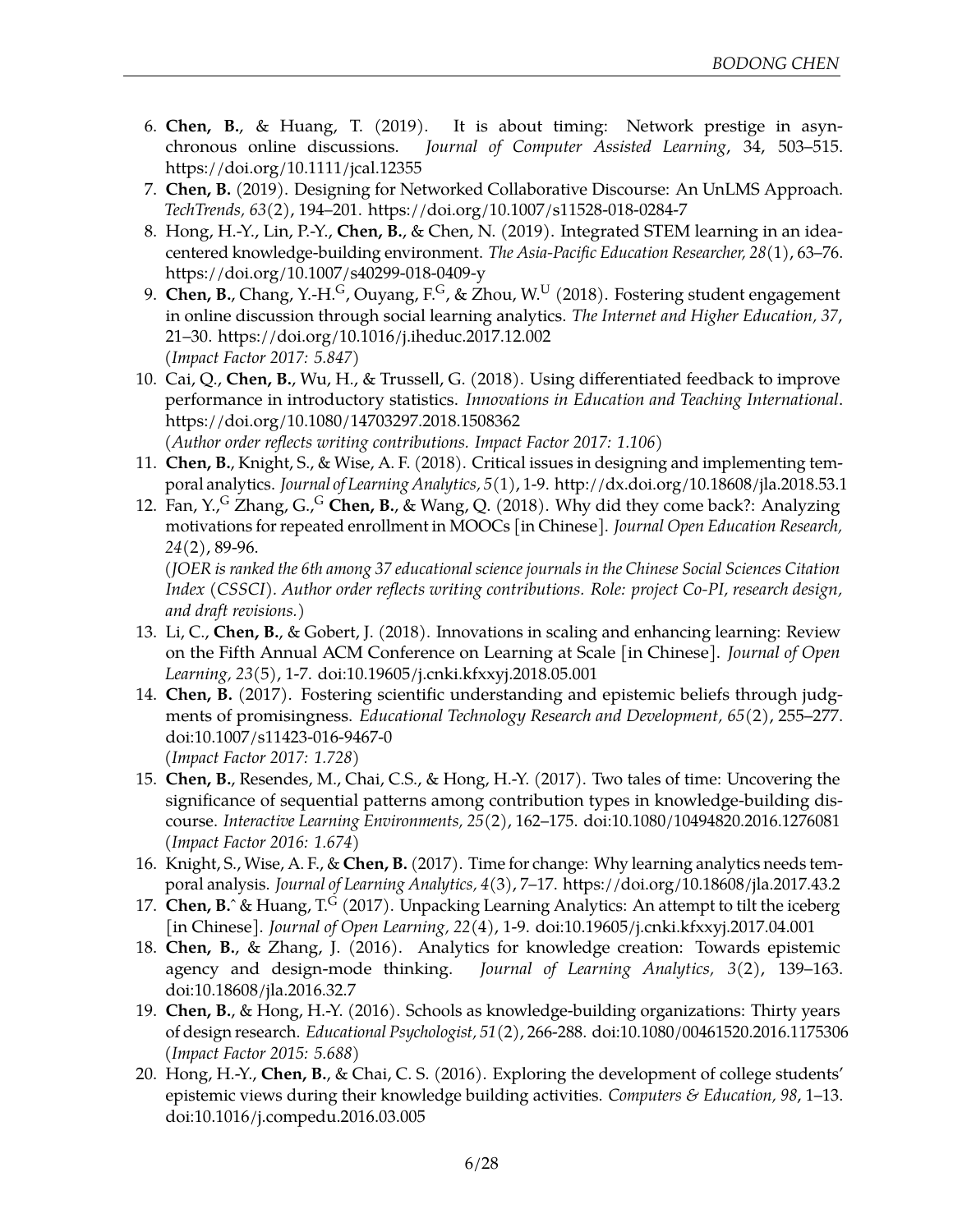*(Author order reflects writing contributions. Role: Drafting and revising the manuscript. Impact Factor 2015: 2.881)*

- 21. **Chen, B.**, Scardamalia, M., & Bereiter, C. (2015). [Advancing knowledge building discourse](https://www.researchgate.net/publication/283731875_Advancing_knowledge_building_discourse_through_judgments_of_promising_ideas) [through judgments of promising ideas.](https://www.researchgate.net/publication/283731875_Advancing_knowledge_building_discourse_through_judgments_of_promising_ideas) *International Journal of Computer-Supported Collaborative Learning, 10*(4), 345-366. http://dx.doi.org/10.1007/s11412-015-9225-z *(Impact Factor 2016: 3.469. Recognized in June 2017 by Springer as one of the Highly Cited Articles in Education & Language.)*
- 22. **Chen, B.** (2015). [Exploring the digital divide: The use of digital technologies in Ontario pub](http://www.cjlt.ca/index.php/cjlt/article/view/926)[lic schools.](http://www.cjlt.ca/index.php/cjlt/article/view/926) *Canadian Journal of Learning and Technology / La revue canadienne de l'apprentissage et de la technologie, 41*(3), 1-23.
- 23. Resendes, M., Scardamalia, M., Bereiter, C., **Chen, B.**, & Halewood, C.<sup>T</sup> (2015). Grouplevel formative feedback and metadiscourse. *International Journal of Computer-Supported Collaborative Learning, 10*(3), 309–336. http://dx.doi.org/10.1007/s11412-015-9219-x *(Author order reflects writing contributions. Role: Designing and developing the feedback tool; analyzing data; and drafting the manuscript. Impact Factor 2016: 3.469)*
- 24. Goggins, S., Xing, W., Chen, X., **Chen, B.**, & Wadholm, B. (2015). [Learning analytics at](http://www.jucs.org/jucs_21_1/learning_analytics_at_small) ["small" scale: Exploring a complexity-grounded model for assessment automation.](http://www.jucs.org/jucs_21_1/learning_analytics_at_small) *Journal of Universal Computer Science, 21*(1), 66–92.

*(Author order reflects research contributions. Role: Conceptual discussion and manuscript revision. Impact Factor 2017: 1.066)*

- 25. **Chen, B.**ˆ (2015). [From theory use to theory building in learning analytics: A commentary](http://epress.lib.uts.edu.au/journals/index.php/JLA/article/view/4599/5090) [on "Learning analytics to support teachers during synchronous CSCL".](http://epress.lib.uts.edu.au/journals/index.php/JLA/article/view/4599/5090) *Journal of Learning Analytics, 2*(2), 163–168. doi:10.18608/jla.2015.22.12
- 26. Zhang, Y., **Chen, B.**, Scardamalia, M., & Bereier, C. (2012). From shallow to deep constructivism: Development of Knowledge Building theory and its application in China [in Chinese]. *E-education Research, 9*, 5-12.

*(Contribution: 40%; the 1st and 2nd author contributed equally to writing. Role: Conceptual design; drafting the manuscript; and addressing review comments.)*

- 27. **Chen, B.**, Resendes, M., Chuy, M., Tarchi, C. & Bereiter, C. (2011). [Identifying promising](http://www.ckbg.org/qwerty/index.php/qwerty/article/view/112) [ideas in a knowledge-building discourse](http://www.ckbg.org/qwerty/index.php/qwerty/article/view/112) [in Italian: Identificare, selezionare e sviluppare le idee promettenti nel Knowledge Building]. *QWERTY - Interdisciplinary Journal of Technology, Culture and Education, 6*(2), 224-241.
- 28. Chuy, M., Resendes, M., Tarchi, C., **Chen, B.**, & Scardamalia, M. (2011). Ways of contributing to an explanation-seeking dialogue in science and history [in Italian: Modi di contribuire ad un dialogo per la ricerca di spiegazioni]. *QWERTY - Interdisciplinary Journal of Technology, Culture and Education, 6*(2), 242-260.

*(Author order reflects writing contributions. Role: Analyzing data; and drafting the manuscript.)*

- 29. **Chen, B.**, Jia, J., & Wang, A. (2007). An application framework of educational resources repository based on ontology and semantic web technologies [in Chinese]. *China Educational Technology*(251), 105-109.
- 30. Li, Q., Tang, H., **Chen, B.**, Yang, S., & Huang, R. (2006). Development and application of an LMS SCORM 2004 engine [in Chinese]. *Journal of Open Education Research, 12*(6), 85-87. *(Author order reflects research and writing contributions. Role: Technology design & development; and drafting the manuscript.)*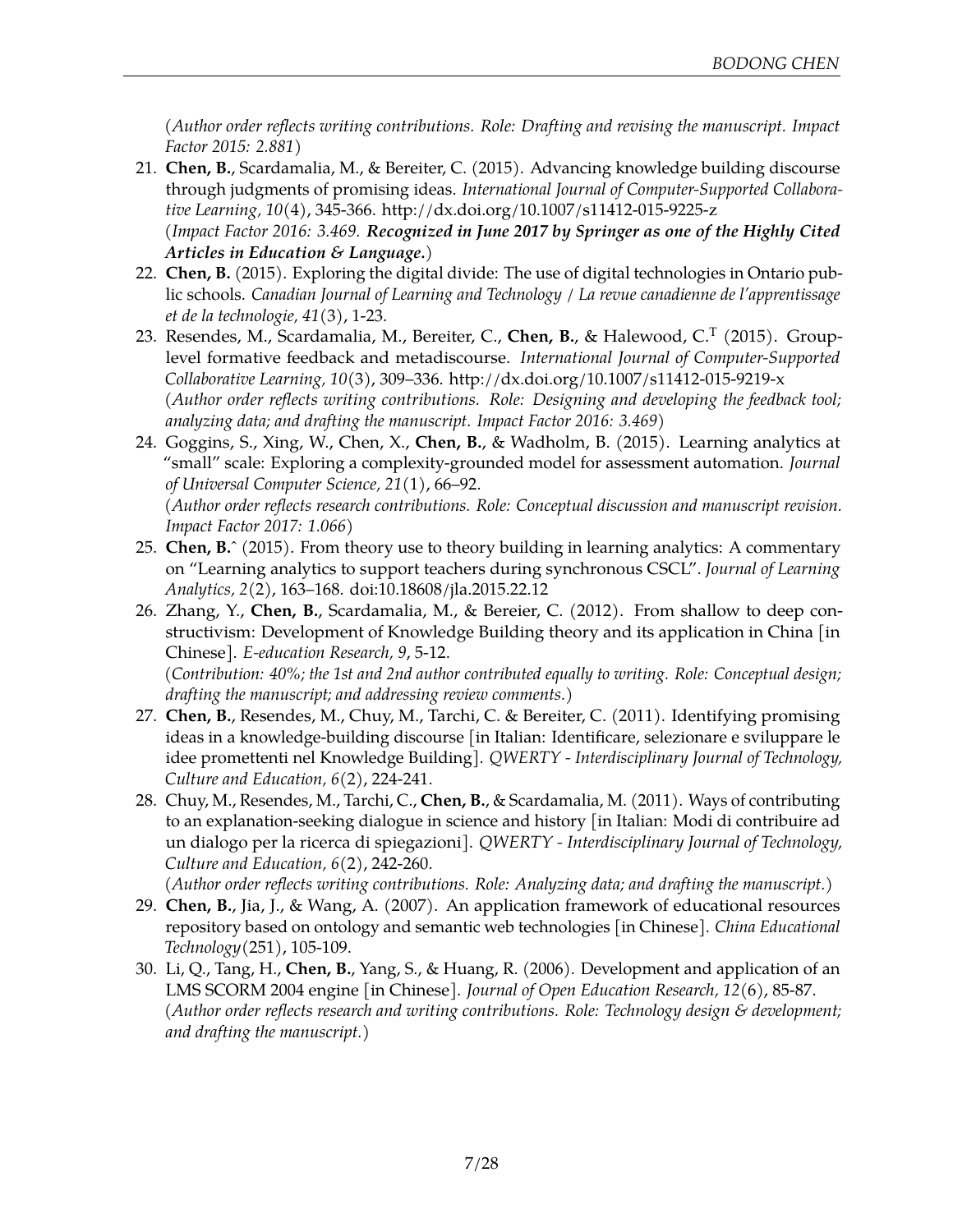#### *Book Chapters*

- 1. Poquet, O. & **Chen, B.** (under review). Integrating Theories of Learning and Social Networks in Learning Analytics. In *Theory Informing and Arising from Learning Analytics*. Springer: New York.
- 2. **Chen, B.** & Teasley, S. (2021, forthcoming). Collaboration Analytics. In *Handbook of Learning Analytics (2nd Edition)*. Society for Learning Analytics Research (SoLAR).
- 3. **Chen, B.**, Håklev, S. & Rosé, C.P. (2021). Massive-scale collaborative learning. In U. Cress, C. Rosé, A. F. Wise, & J. Oshima (Eds.), *International Handbook of Computer-Supported Collaborative Learning* (pp. 163–181). Springer International Publishing. https://doi.org/10.1007/978-3- 030-65291-3\_9
- 4. Romero-Hall, E., Correia, A.P., Branch, R.M., Cevik, Y.D., Dickson-Deane, C., **Chen, B.**, Liu, J.C., Tang, H., Vasconcelos, L., Pallitt, N., & Thankachan, B. (2020). Futurama: Learning, Design and Technology Research Methods. In *Research Methods in Learning Design and Technology*. Routledge.
- 5. **Chen, B.**, & Lin, F. (2020). Representational affordances for collaborative learning in technology-enhanced environments. In P. Kendeou, P.V. Meter, A List, & D. Lombardi (Eds.), *Handbook of Learning from Multiple Representations and Perspectives*. Routledge.
- 6. Gutiérrez Braojos, C., Montejo-Gámez, J., Ma, L., & **Chen, B.** (2019). Exploring collective responsibility within a knowledge building community: Analysis of online peer feedback. In L. Daniela (Ed.), *Didactics of Smart Pedagogy: Smart Pedagogy for Technology Enhanced Learning*. Springer.
- 7. **Chen, B.**, Chen, C.-M., Hong, H.-Y., & Chai, C. S. (2018). Learning analytics: Approaches and cases from Asia. In K. J. Kennedy & J. C.-K. Lee (Eds.), *[Routledge International Handbook](https://www.routledge.com/Routledge-International-Handbook-of-Schools-and-Schooling-in-Asia/Kennedy-Lee/p/book/9781138908499) [of Schools and Schooling in Asia](https://www.routledge.com/Routledge-International-Handbook-of-Schools-and-Schooling-in-Asia/Kennedy-Lee/p/book/9781138908499)* (pp. 419–432). New York, NY: Routledge.
- 8. **Chen, B.**, & Fan, Y. (2018). Learning analytics: Perspectives from Mainland China. In C. P. Lim & V. L. Tinio (Eds.), *Learning analytics for the Global South (pp. 36–43)*. Quezon City, Philippines: Foundation for Information Technology Education and Development.

## *Full Papers in Refereed Conference Proceedings*

- 1. Zhang, J., Xiang, M., Guo, G., Huang, J., & **Chen, B.** (2021). Network analysis of themes and concepts in learning analytics. In *Proceedings of the 20th International Forum on Educational Technology (IFET2021)*. : Jinhua, Zhejiang, China.
- 2. Zhu, X., Shui, H., & **Chen, B.** (2021). Designing Support for Productive Social Interaction and Knowledge Co-construction in Collaborative Annotation. In Rodrigo, M. M. T. et al. (Eds.). *Proceedings of the 29th International Conference on Computers in Education*. Asia-Pacific Society for Computers in Education.
- 3. **Chen, B.**, & Zhu, H. (2019). Towards Value-Sensitive Learning Analytics Design. In *Proceedings of the 9th International Conference on Learning Analytics & Knowledge* (pp. 343–352). ACM. https://doi.org/10.1145/3303772.3303798
- 4. Lund, K., **Chen, B.**, Gaudwin, S. (2018). [The potential of interdisciplinarity in](https://www.researchgate.net/publication/325053254_The_Potential_of_Interdisciplinarity_in_MOOC_Research_How_Do_Education_and_Computer_Science_Intersect) [MOOC research: How do researchers in education and computer science compare?.](https://www.researchgate.net/publication/325053254_The_Potential_of_Interdisciplinarity_in_MOOC_Research_How_Do_Education_and_Computer_Science_Intersect) In *Proceedings of the 2018 Learning @ Scale Conference*. London, UK: ACM Press. https://doi.org/10.1145/3231644.3231661 *(Overall Acceptance Rate: 22%)*
- 5. Ma, L.G, Matsuzawa, Y., **Chen, B.**, & Scardamalia, M. (2016). Community knowledge, collective Responsibility: The emergence of rotating leadership in three knowledge building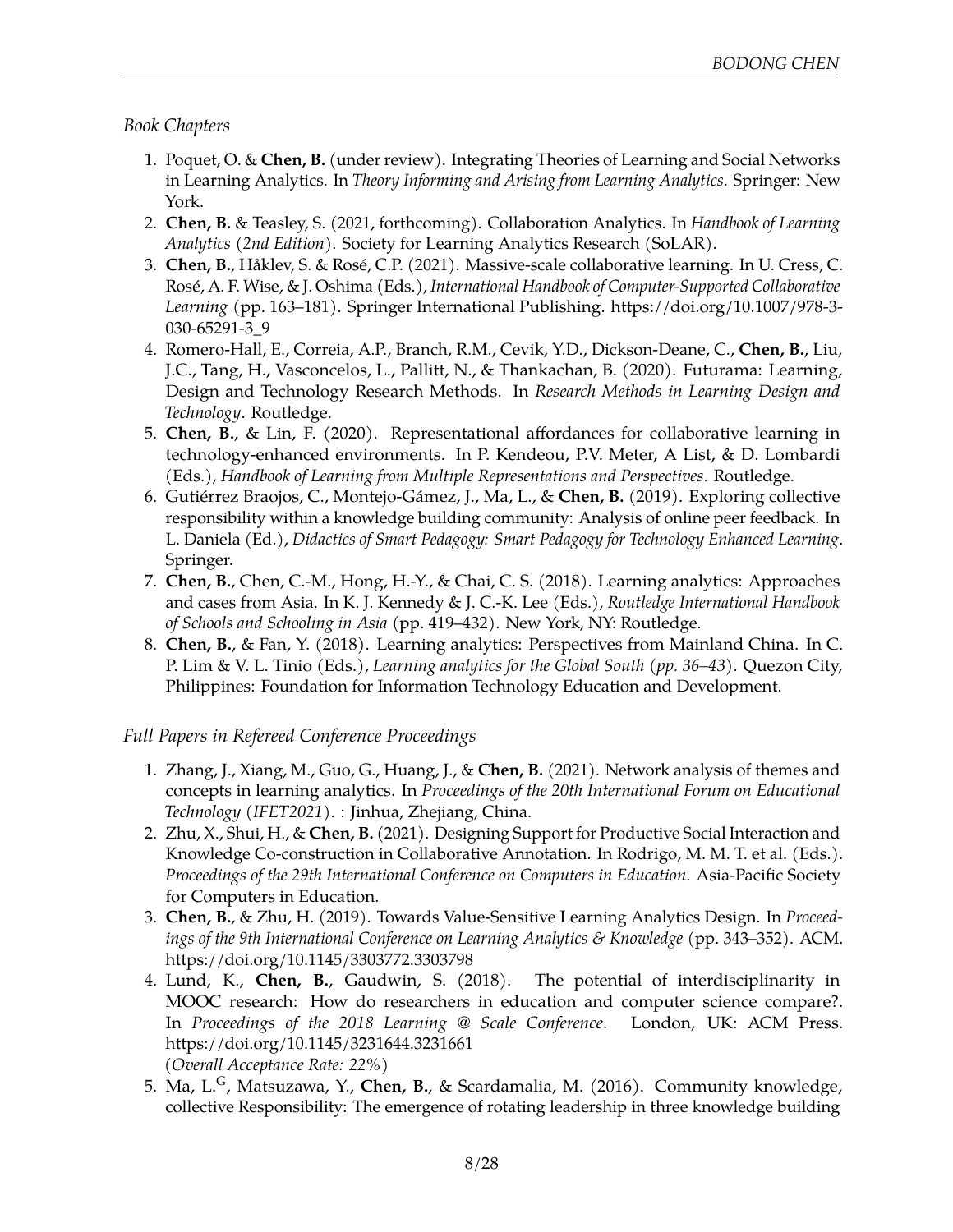communities. In C. K. Looi, J. L. Polman, U. Cress, & P. Reimann. (Eds.), *Transforming Learning, Empowering Learners: The International Conference of the Learning Sciences (ICLS) 2016, Volume 1* (pp. 615-622). Singapore: The International Society of the Learning Sciences.

- 6. **Chen, B.**, Ma, L.G, Matsuzawa, Y., & Scardamalia, M. (2015). [The development of productive](http://meefen.github.io/public/files/Chen_CSCL15_Vocabulary_Longitudinal.pdf) [vocabulary in knowledge building: A longitudinal study.](http://meefen.github.io/public/files/Chen_CSCL15_Vocabulary_Longitudinal.pdf) In O. Lindwall, P. Hakkinen, T. Koschman, P. Tchounikine, & S. Ludvigsen. (Eds.), *Exploring the Material Conditions of Learning: The Computer Supported Collaborative Learning (CSCL) Conference 2015, Volume 1* (pp. 443-450). Gothenburg, Sweden: The International Society of the Learning Sciences. *(Note: Best Paper Award Nominee. Paper Acceptance Rate: 36%)*
- 7. **Chen, B.**, Chen, X., & Xing, W. (2015). ["Twitter archeology" of Learning Analyt](http://hdl.handle.net/11299/170829)[ics and Knowledge conferences.](http://hdl.handle.net/11299/170829) In *Proceedings of the Fifth International Conference on Learning Analytics and Knowledge - LAK '15* (pp. 340–349). New York, NY, USA: ACM. doi:10.1145/2723576.2723584

*(Full Paper Acceptance Rate: 27%)*

8. Resendes, M., **Chen, B.**, Acosta, A., & Scardamalia, M. (2013). [The effect of formative](http://meefen.github.io/public/files/Resendes_et_al_CSCL2013.pdf) [feedback on vocabulary use and distribution of vocabulary knowledge in a grade two](http://meefen.github.io/public/files/Resendes_et_al_CSCL2013.pdf) [Knowledge Building class.](http://meefen.github.io/public/files/Resendes_et_al_CSCL2013.pdf) In N. Rummel, M. Kapur, M. Nathan, & S. Puntambekar (Eds.), *To See the World and a Grain of Sand: Learning across Levels of Space, Time, and Scale: CSCL 2013 Conference Proceedings Volume 1 – Full Papers & Symposia (pp. 391-398)*. International Society of the Learning Sciences.

*(Note: Best Student Paper Award Nominee)*

- 9. **Chen, B.**, Scardamalia, M, Resendes, M., Chuy, M., & Bereiter, C. (2012). [Students' intuitive](http://meefen.github.io/public/files/Chen_et_al_ICLS2012_Promisingness_final.pdf) [understanding of promisingness and promisingness judgments to facilitate knowledge](http://meefen.github.io/public/files/Chen_et_al_ICLS2012_Promisingness_final.pdf) [advancement.](http://meefen.github.io/public/files/Chen_et_al_ICLS2012_Promisingness_final.pdf) In J. van Aalst, K. Thompson, M. J. Jacobson & P. Reimann (Eds.), *The future of learning: Proceedings of the 10th international conference of the learning sciences (ICLS 2012) – Volume 1, Full Papers (pp. 111-118)*. Sydney, Australia: ISLS.
- 10. **Chen, B.** & Wang, Q. (2010). [Pursuing effective facilitating strategies: The effect of facilita](http://meefen.github.io/public/files/Chen_Wang_ED-MEDIA2010_Leadership_Behavior_Onling_Facilitator.pdf)[tor's leadership behaviors on online learning.](http://meefen.github.io/public/files/Chen_Wang_ED-MEDIA2010_Leadership_Behavior_Onling_Facilitator.pdf) *In Proceedings of World Conference on Educational Multimedia, Hypermedia and Telecommunications 2010 (pp. 2192-2199)*. Chesapeake, VA: AACE.

#### *Evaluation, Project, and Technical Reports*

- 1. Wang, Q., **Chen, B.**, Fan, Y., & Zhang, G. (2018). *MOOCs as an alternative for teacher professional development: Examining learner persistence in one Chinese MOOC*. Final project report. Manila, The Philippines: Digital Learning for Development (DL4D).
- 2. **Chen, B.**, Gallagher-Mackay, K., Kidder, A., & Proulx, K. (2014). *[Public education: Our best](http://www.peopleforeducation.ca/wp-content/uploads/2014/06/annual-report-2014-WEB.pdf) [investment \(Annual report on Ontario's publicly funded schools 2014\)](http://www.peopleforeducation.ca/wp-content/uploads/2014/06/annual-report-2014-WEB.pdf)*. Technical report, People for Education, Toronto, ON, Canada.
- 3. **Chen, B.**, Gallagher-Mackay, K., & Kidder, A. (2014). *[Digital learning in Ontario schools: The](http://meefen.github.io/public/files/chen-2014-digital-learning-ontario.pdf) ['new normal'](http://meefen.github.io/public/files/chen-2014-digital-learning-ontario.pdf)*. Technical report, People for Education, Toronto, ON, Canada.
- 4. Rolheiser, C., **Chen, B.**, Håklev, S., Harrison, L., Najafi, H., & Teplovs, C. (2014). *Hatch, match, and dispatch: Examining the relationship between student intent, expectations, behaviours and outcomes in six Coursera MOOCs at the University of Toronto*. MOOC Research Initiative. Retrieved from [http://www.moocresearch.com/reports](http://www.moocresearch.com/reports/)

## *Software Development*

1. Batu, W., Chen, W., & **Chen, B.** (2019). DataX [computer software]. Minneapolis, MN.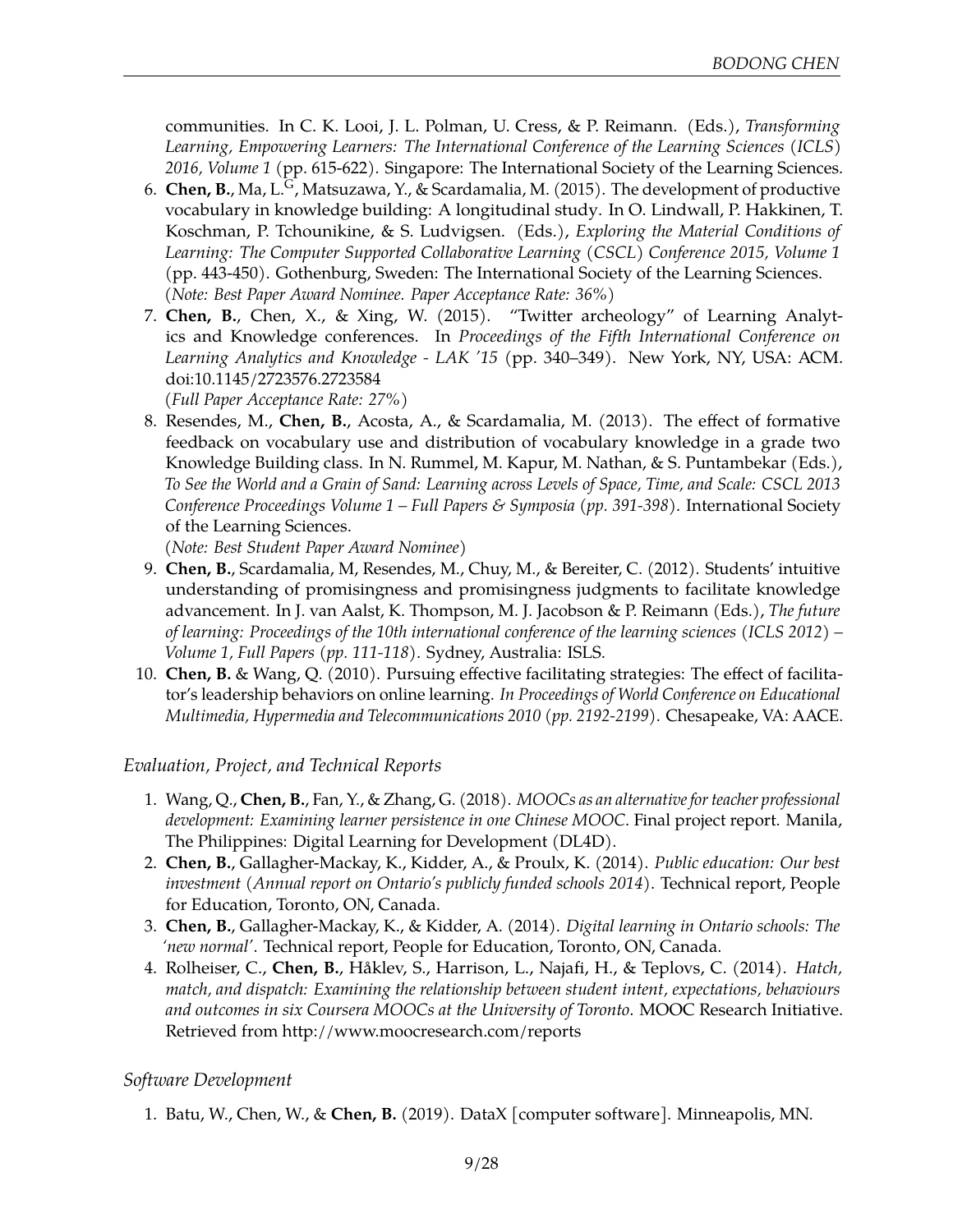- 2. Chen, W., Batu, W., & **Chen, B.** (2019). IdeaMagnets for Knowledge Forum 6 [computer software]. Minneapolis, MN.
- 3. Chen, W., & **Chen, B.** (2019). Personal Learning Compass [computer software]. Minneapolis, MN.
- 4. Liu, X., & **Chen, B.** (2015). WordWhispers for Knowledge Forum 6 [computer software]. Minneapolis, MN.
- 5. **Chen, B.** (2015). CanvasNet [Social learning analytics for Canvas]. Minneapolis, MN.
- 6. **Chen, B.** (2015). LexFreq [R-based computer software for computing Lexical Frequency Profiles]. Minneapolis, MN.
- 7. **Chen, B.** (2015). LagSeq [R-based computer software for Lag-sequential Analysis]. Minneapolis, MN.
- 8. **Chen, B.** (2011). Promising Ideas Tool of Knowledge Forum [computer software]. Toronto, ON: Institute for Knowledge Innovation and Technology.
- 9. **Chen, B.** (2011). Metadiscourse Tool of Knowledge Forum [computer software]. Toronto, ON: Institute for Knowledge Innovation and Technology.

#### *Other Papers in Refereed Conference Proceedings*

- 1. **Chen, B.** Zhu, X., & Shui, H. (2022). Socio-Semantic Network Motifs Framework for Discourse Analysis. In *Proceedings of the 12th International Conference on Learning Analytics & Knowledge*. ACM. https://doi.org/10.1145/3506860.3506893
- 2. **Chen, B.**, Hussein, B., & Poquet, O. (2021). Modelling network dynamics in social annotation. In O. Poquet, B. Chen, M. Saqr, & T. Hecking (Eds.), *Proceedings of the NetSciLA2021 workshop "Using Network Science in Learning Analytics: Building Bridges towards a Common Agenda" (NetSciLA2021)* (No. 2868; pp. 9–15). http://ceur-ws.org/Vol-2868/#article\_3
- 3. Poquet, O., **Chen, B.**, Saqr, M., & Hecking, T. (2021). Using network science in learning analytics: Building bridges towards a common agenda. In O. Poquet, B. Chen, M. Saqr, & T. Hecking (Eds.), *Proceedings of the NetSciLA2021 workshop "Using Network Science in Learning Analytics: Building Bridges towards a Common Agenda" (NetSciLA2021)* (No. 2868; pp. 1–2). http://ceur-ws.org/Vol-2868/#article\_1
- 4. Poquet, O., Saqr, M., & **Chen, B.** (2021). Recommendations for network research in learning analytics: To open a conversation. In O. Poquet, B. Chen, M. Saqr, & T. Hecking (Eds.), *Proceedings of the NetSciLA2021 workshop "Using Network Science in Learning Analytics: Building Bridges towards a Common Agenda" (NetSciLA2021)* (No. 2868; pp. 34–41). http://ceurws.org/Vol-2868/#article\_7
- 5. **Chen, B.** & Poquet, O. (2020). Socio-Temporal Dynamics in Peer Interaction Events. In *Proceedings of the 10th International Conference on Learning Analytics & Knowledge*. ACM. https://doi.org/10.1145/3375462.3375535
- 6. Peri, S.S.S., **Chen, B.**, Dougall, A.L., & Siemens, G. (2020). Towards Understanding the Lifespan and Spread of Ideas: Epidemiological Modeling of Participation on Twitter. In *Proceedings of the 10th International Conference on Learning Analytics & Knowledge*. ACM. https://doi.org/10.1145/3375462.3375515
- 7. Poquet, O., Hecking, T., & **Chen, B.** (2020). The Modeling of Digital Learning Networks. In *Companion Proceedings 10th International Conference on Learning Analytics & Knowledge (LAK20)*.
- 8. Huang,  $T^G$ , & **Chen, B.** (2018). Uncovering the rich club phenomenon in an online class. In *Proceedings of the 2018 ICLS Conference*. London, UK: ISLS.
- 9. de Jong, F., van den Ende, J., van Heijst, H., Matsuzawa, Y., Kirschner, P., Zhang, J., Chen,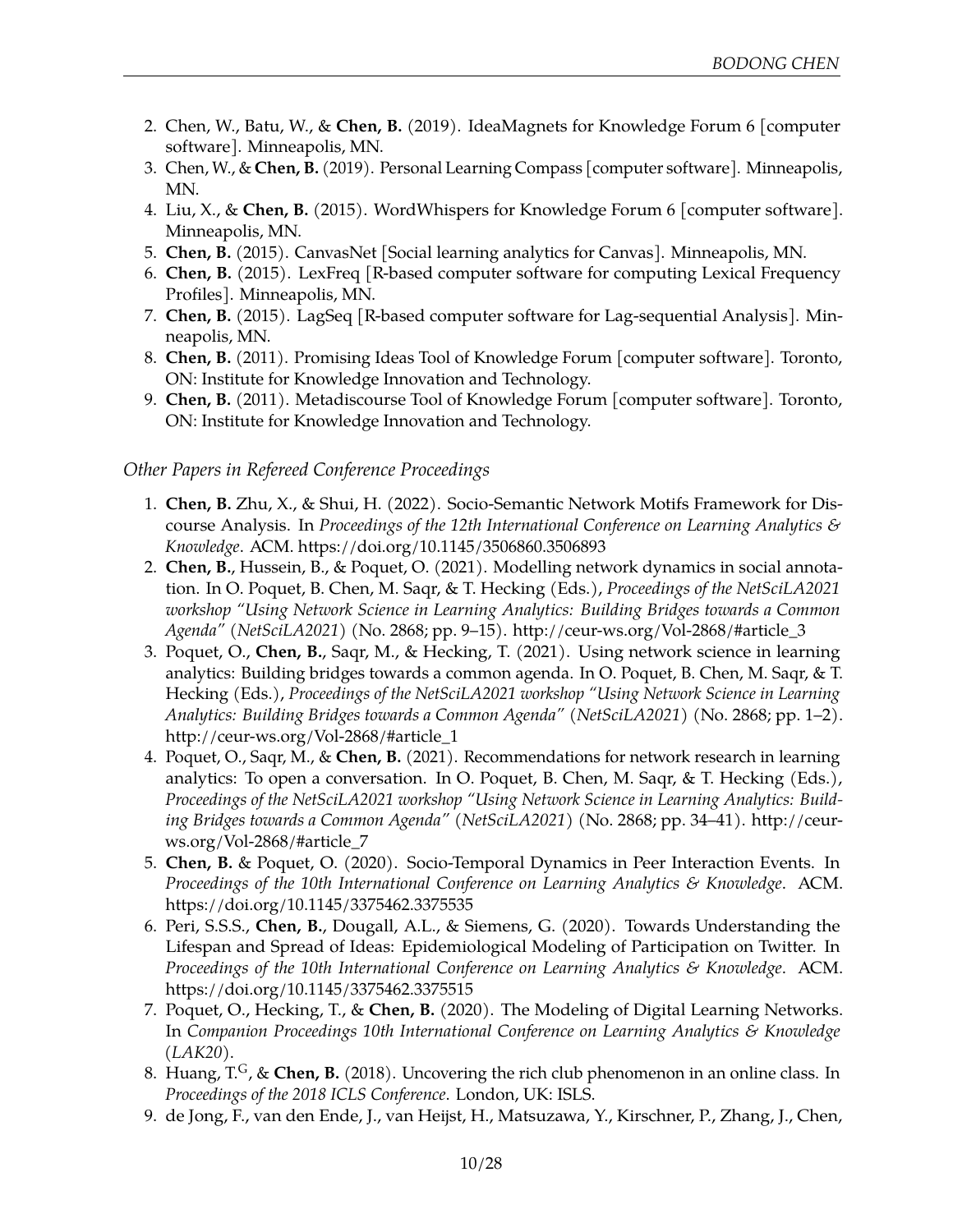M., Chen, F., Rosé, C., Godinez, E. V., Ratté, S., **Chen, B.**, ... Wise, A. (2017). Making a Difference: Analytics for Quality Knowledge-Building Conversations. In B. K. Smith, M. Borge, E. Mercier, & K. Y. Lim (Eds.), *Making a Difference: Prioritizing Equity and Access in CSCL, 12th International Conference on Computer Supported Collaborative Learning (CSCL) 2017* (Vol. 2, pp. 711–718). Philadelphia, PA: International Society of the Learning Sciences. https://doi.org/10.22318/cscl2017.114

- 10. Scardamalia, M., Bereiter, C., Laferrière, T., Bielaczyc, K., Chai, S., Chan, C. K. K., **Chen, B.**, ... Zhang, J. (2017). Toward a multi-level knowledge building innovation network. In B. K. Smith, M. Borge, E. Mercier, & K. Y. Lim (Eds.), *Making a Difference: Prioritizing Equity and Access in CSCL, 12th International Conference on Computer Supported Collaborative Learning (CSCL) 2017* (Vol. 2, pp. 703–710). Philadelphia, PA: International Society of the Learning Sciences. https://doi.org/10.22318/cscl2017.113
- 11. **Chen, B.**, Fan, Y.G, Zhang, G.G, & Wang, Q. (2017). Examining motivations and selfregulated learning strategies of returning MOOCs learners. In *Proceedings of the Seventh International Learning Analytics & Knowledge Conference* (pp. 542–543). New York, NY: ACM. https://doi.org/10.1145/3027385.3029448
- 12. Hong, H., **Chen, B.**, Tsai, C.-C., Lin, C.P., & Wu, Y.-T. (2016). Fostering more informed epistemic views among students through knowledge building. In C. K. Looi, J. L. Polman, U. Cress, & P. Reimann. (Eds.), *Transforming Learning, Empowering Learners: The International Conference of the Learning Sciences (ICLS) 2016, Volume 2* (pp. 787-790). Singapore: The International Society of the Learning Sciences.
- 13. Cai, Q., Wu, H., & **Chen, B.** (2016). Using differentiated feedback messages to promote student learning in an introductory statistics course. In C. K. Looi, J. L. Polman, U. Cress, & P. Reimann. (Eds.), *Transforming Learning, Empowering Learners: The International Conference of the Learning Sciences (ICLS) 2016, Volume 2* (pp. 795-798). Singapore: The International Society of the Learning Sciences.
- 14. **Chen, B.**, Wise, A. F., Knight, S., & Cheng, B. H. (2016). Putting temporal analytics into practice. In *Proceedings of the Sixth International Conference on Learning Analytics & Knowledge - LAK '16* (pp. 488–489). New York, New York, USA: ACM Press. doi:10.1145/2883851.2883865
- 15. **Chen, B.** (2015). Devising technological and pedagogical supports for metadiscourse in knowledge building. In O. Lindwall, P. Hakkinen, T. Koschman, P. Tchounikine, & S. Ludvigsen. (Eds.), *Exploring the Material Conditions of Learning: The Computer Supported Collaborative Learning (CSCL) Conference 2015, Volume 2* (pp. 908-909). Gothenburg, Sweden: The International Society of the Learning Sciences. *(Note: Research summary for Early Career Workshop)*
- 16. Knight, S., Wise, A. F., **Chen, B.**, & Cheng, B. H. (2015). [It's about time: 4th international](https://www.researchgate.net/profile/Bodong_Chen/publication/273831185_It%27s_About_Time_4th_International_Workshop_on_Temporal_Analyses_of_Learning_Data/links/550e1dbb0cf2ac2905aac538.pdf) [workshop on temporal analyses of learning data.](https://www.researchgate.net/profile/Bodong_Chen/publication/273831185_It%27s_About_Time_4th_International_Workshop_on_Temporal_Analyses_of_Learning_Data/links/550e1dbb0cf2ac2905aac538.pdf) In *Proceedings of the Fifth International Conference on Learning Analytics and Knowledge - LAK '15* (pp. 388–389). New York, NY, USA: ACM Press. doi:10.1145/2723576.2723638 *(Note: Workshop paper)*
- 17. **Chen, B.** (2014). [Visualizing semantic space of online discourse: The Knowledge Forum](http://meefen.github.io/public/files/chen_lak14_semantic.pdf) [case.](http://meefen.github.io/public/files/chen_lak14_semantic.pdf) In *Proceedings of the Fourth International Conference on Learning Analytics and Knowledge - LAK '14 (pp. 271–272)*. New York, New York, USA: ACM Press. doi:10.1145/2567574.2567595 *(Paper Acceptance Rate: 30%)*
- 18. **Chen, B.**, & Resendes, M. (2014). [Uncovering what matters: Analyzing transitional relations](http://meefen.github.io/public/files/chen_resendes_lak14_temporal.pdf) [among contribution types in knowledge-building discourse.](http://meefen.github.io/public/files/chen_resendes_lak14_temporal.pdf) In *Proceedings of the Fourth International Conference on Learning Analytics And Knowledge - LAK '14 (pp. 226–230)*. New York, New York, USA: ACM Press. doi:10.1145/2567574.2567606 *(Paper Acceptance Rate: 30%)*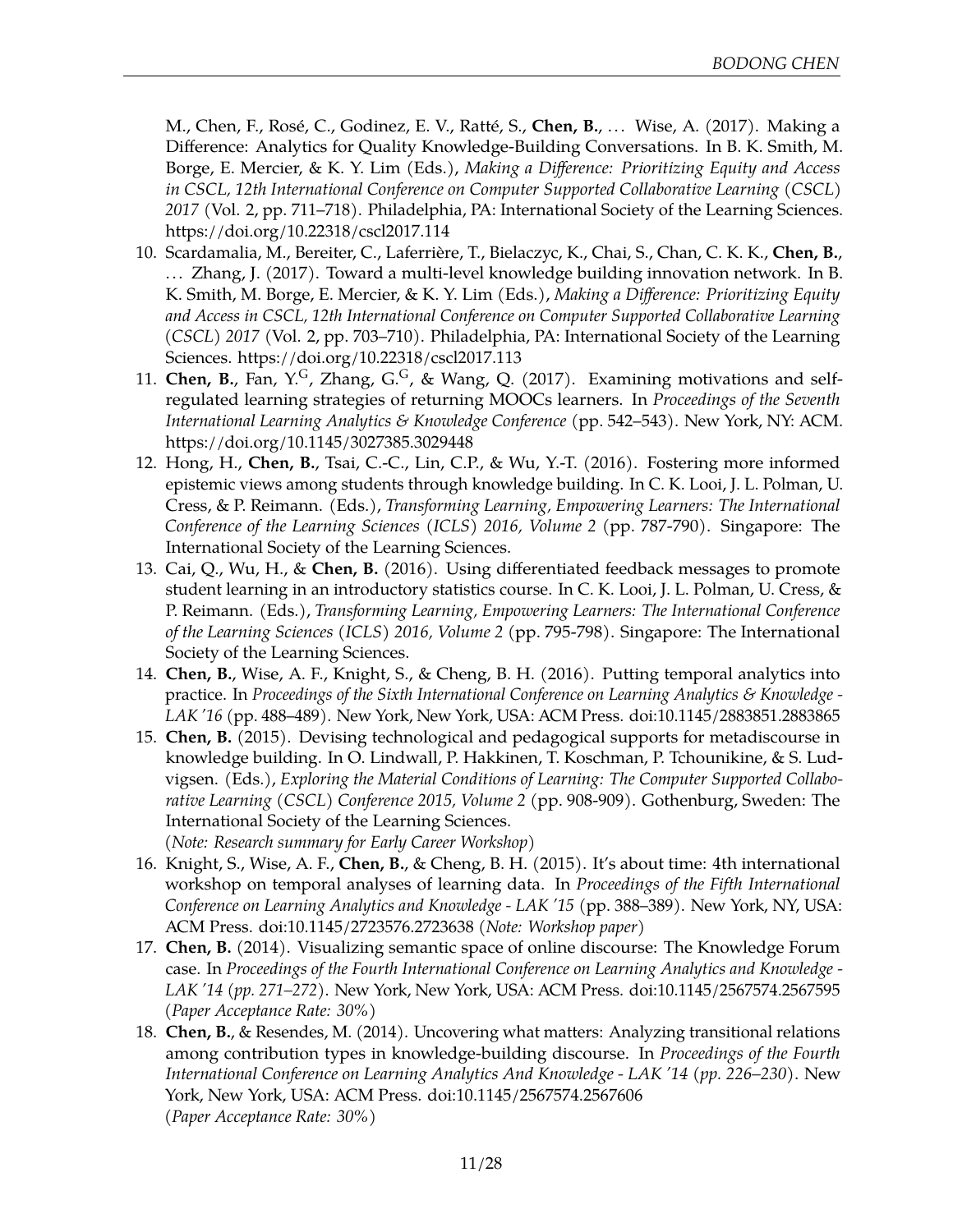- 19. Xu, Z., Woodruff, E., & **Chen, B.** (2013). [Efficacy of reward allotment on children's motivation](http://connection.ebscohost.com/c/articles/91951042/efficacy-reward-allotment-childrens-motivation-learning) [and learning.](http://connection.ebscohost.com/c/articles/91951042/efficacy-reward-allotment-childrens-motivation-learning) In *Proceedings of the European Conference on Games Based Learning (pp. 748–755)*. Porto, Portugal: Academic Publishing.
- 20. **Chen, B.**, Scardamalia, M., Acosta, A., Resendes, M., & Kici, D. (2013). [Promisingness](http://meefen.github.io/public/files/Chen_et_al_CSCL2013.pdf) [judgments as facilitators of knowledge building.](http://meefen.github.io/public/files/Chen_et_al_CSCL2013.pdf) In N. Rummel, M. Kapur, M. Nathan, & S. Puntambekar (Eds.), *To See the World and a Grain of Sand: Learning across Levels of Space, Time, and Scale: CSCL 2013 Conference Proceedings Volume 2 – Short papers, Panels, Posters, Demos & Community Events (pp. 231-232)*. International Society of the Learning Sciences.
- 21. **Chen, B.**, Chuy, M., Resendes, M., Scardamalia, M., & Bereiter, C. (2011). [Evaluation by](http://meefen.github.io/public/files/Chen_et_al_CSCL2011_Promising_final.pdf) [grade 5 and 6 students of the promisingness of ideas in knowledge-building discourse.](http://meefen.github.io/public/files/Chen_et_al_CSCL2011_Promising_final.pdf) In H. Spada, G. Stahl, N. Miyake & N. Law (Eds.), *Connecting Computer-Supported Collaborative Learning to Policy and Practice: CSCL2011 Conference Proceedings. Volume II - Short Papers & Posters (pp. 571-575)*. Hong Kong: International Society of the Learning Sciences.
- 22. Resendes, M., Chuy, M., **Chen, B.**, & Scardamalia, M. (2011). [Ways of contributing to a](http://meefen.github.io/public/files/Resendes_et_al_CSCL2011_ways.pdf) [knowledge building dialogue in history.](http://meefen.github.io/public/files/Resendes_et_al_CSCL2011_ways.pdf) In H. Spada, G. Stahl, N. Miyake & N. Law (Eds.), *Connecting Computer-Supported Collaborative Learning to Policy and Practice: CSCL2011 Conference Proceedings. Volume II - Short Papers & Posters (pp. 998-999)*. Hong Kong: International Society of the Learning Sciences.

### *Media Appearances and Interviews*

- 1. Chen, B., & Tan, S. (2020, September). A Principle-based Approach to Teaching and Learning. *SingTeach*. Retrieved from https://singteach.nie.edu.sg/issue74-a-principle-based-approachto-teaching-and-learning/
- 2. Burger, Kevyn. (Reporter), & Chen, B. (Interviewee). (2020, May). Twin Cities homeowners turn to YouTube videos to learn repair skills. *CEHD Connect*. Retrieved from https://www.startribune.com/using-youtube-videos-to-repair-maintain-and-upgradeyour-home/569352942/
- 3. Frisch, Suzy. (Reporter), & Chen, B. (Interviewee). (2020, April). Understanding learning through data: A fresh way of developing new educational tools. *CEHD Connect*. Retrieved from https://connect.cehd.umn.edu/understanding-learning-through-data/
- 4. Frisch, Suzy. (Reporter), & Chen, B. (Interviewee). (2019, December). Acting on data: Professor Bodong Chen aims to help educators use analytics to improve teaching and learning. *CEHD Connect*. Retrieved from https://connect.cehd.umn.edu/acting-on-data/
- 5. Chao, Max. (Reporter), & Chen, B. (Interviewee). (2018, April 19). University of Minnesota professors use their free time to write free textbooks. *Minnesota Daily*. Retrieved from https://z.umn.edu/opentext
- 6. Harfield, T. (Interviewer), & Chen, B. (Interviewee). (2016, July 28). Social Network Analysis & Personal Responsibility. *2016 Minnesota eLearning Summit*. Retrieved from https://www.youtube.com/watch?v=3Y12cS2ehg0&feature=youtu.be
- 7. Sinha, S. (Interviewer), & Chen, B. (Interviewee). (2016, June 5). The Inception of Revolutionary Learning: Blending Machine Learning & Learning Analytics from the University of Minnesota. *Yellowdig Biweekly, First Edition*. Yellowdig. Retrieved from https://cdn2.hubspot.net/hubfs/2058153/FirstFinal\_DailyDig.pdf
- 8. Helgeson, M. (Interviewer), & Chen, B. (Interviewee). (2016, January 12). How Technology and Learning Analytics Are Transforming Education, *CEHD Vision 2020 Blog*. Retrieved from http://cehdvision2020.umn.edu/cehd-blog/technology-and-learning-analytics/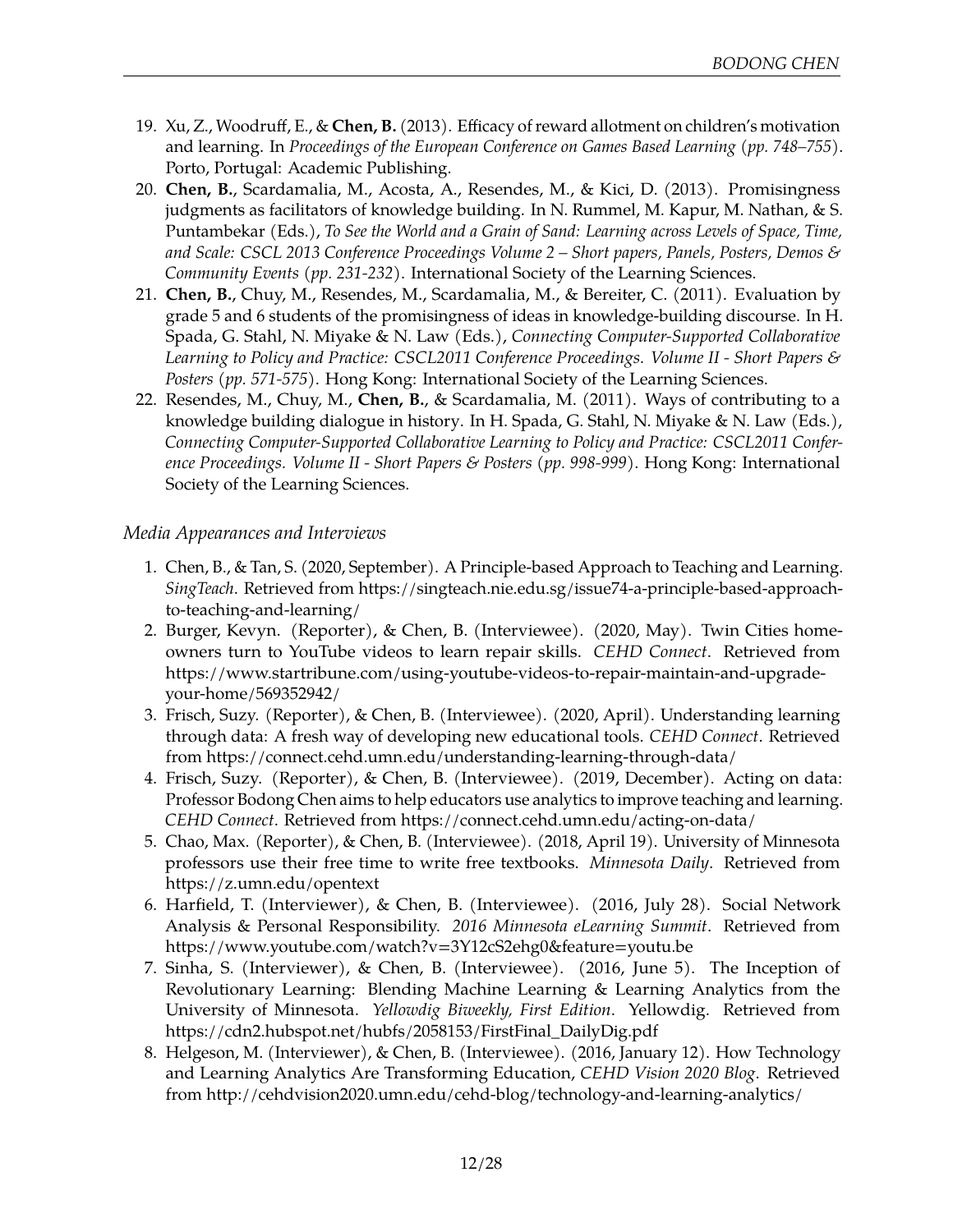## **Presentations, Posters, and Exhibits**

## *Keynotes and Invited Speeches*

- 1. Chen, B. (2019, December). *Creating conditions for knowledge building for the public good*. Themebased Invited Speech at the 27th International Conference on Computers in Education (ICCE 2019), Kenting, Taiwan.
- 2. Chen, B. (2016, November). *Promoting epistemic cognition in knowledge building: Discourse, tools, and analytics*. Invited Speech at the 3rd International Conference for Personal Epistemology and Learning in Digital Age, Taipei, Taiwan.
- 3. Chen, B. (2016, October). *Mapping the Terrain of MOOC Research*. Keynote speech at the MOOC Doctoral Forum, Beijing, China.

## *Invited Talks*

- 1. **Chen, B.** (Guest Moderator), Garcia, C. (Panelist), Lindquist, M. (Panelist), & Zhu, X. (Panelist) (2020, December). *[Liquid Margins 15: Social Reading: Theory & Practice](https://web.hypothes.is/event/lm015/)*. Liquid Margins webinar series organized by Hypothes.is, Online.
- 2. Milligan, S., Winne, P., Gašević, D., Jovanović, J., Lund, K., & **Chen, B.** (2020, November). *[What Do We Mean by Rigour in Learning Analytics?](https://www.eventbrite.com.au/e/solar-webinar-what-do-we-mean-by-rigour-in-learning-analytics-registration-123168563489)*. Panel presentation organized by the Society for Learning Analytics Research (SoLAR), Online.
- 3. Chen, B. (2020, October). *Learning, Design, and Analytics in the Knowledge Society: A Research Agenda*. An invited talk at the Graduate School of Education, Peking University, Online.
- 4. Chen, B. (2020, July). *Learning analytics: Frontiers, trends, and challenges*. Invited talk at the Symposium of Artificial Intelligence for Educational Innovation, East China Normal University, Online.
- 5. Chen, B. (2020, July). *Sharpened tools for sharp minds: Knowledge management in academic research*. Invited talk at the Fridays Zoom Seminar, Bejing Normal University, Online.
- 6. Poquet, O., & Chen, B. (2020, April). *[Analyzing Learning and Teaching through the Lens](https://www.eventbrite.com.au/e/analyzing-learning-and-teaching-through-the-lens-of-networks-registration-102270329308) [of Networks](https://www.eventbrite.com.au/e/analyzing-learning-and-teaching-through-the-lens-of-networks-registration-102270329308)*. Invited webinar organized by the Society for Learning Analytics Research (SoLAR).
- 7. Chen, B. (2019, November). *Designing technology and analytics for knowledge building classrooms*. Invited talk at the Center for Cognitive Sciences Symposium on Learning at the University of Minnesota, Minneapolis, MN.
- 8. Chen, B. (2018, November). *Truly Social or Just Timely: Modeling Peer Interactions in a Social Media Environment*. Invited Brownbag Lecture at the UC Irvine School of Education, Irvine, CA.
- 9. Chen, B. (2018, March). *The Development of Productive Vocabulary and Rotating Leadership in Knowledge Building*. Invited Presentation at the Graduate School of Education, Peking University, Beijing, China.
- 10. Chen, B. (2018, March). *Teachers' Perpetual Learning in and with MOOCs*. Invited Presentation at the Research Centre of Distance Education, Beijing Normal University, Beijing, China.
- 11. Chen, B. (2018, March). *Fostering Online Discussion Through Social Learning Analytics*. Invited Presentation at the School of Educational Technology, Beijing Normal University, Beijing, China.
- 12. Chen, B. (2017, October). *MOOCs for Teacher Professional Development in China*. Invited Presentation at "Leveraging Digital Learnings for 2020", 2017 mEducation Alliance Symposium, Washington D.C.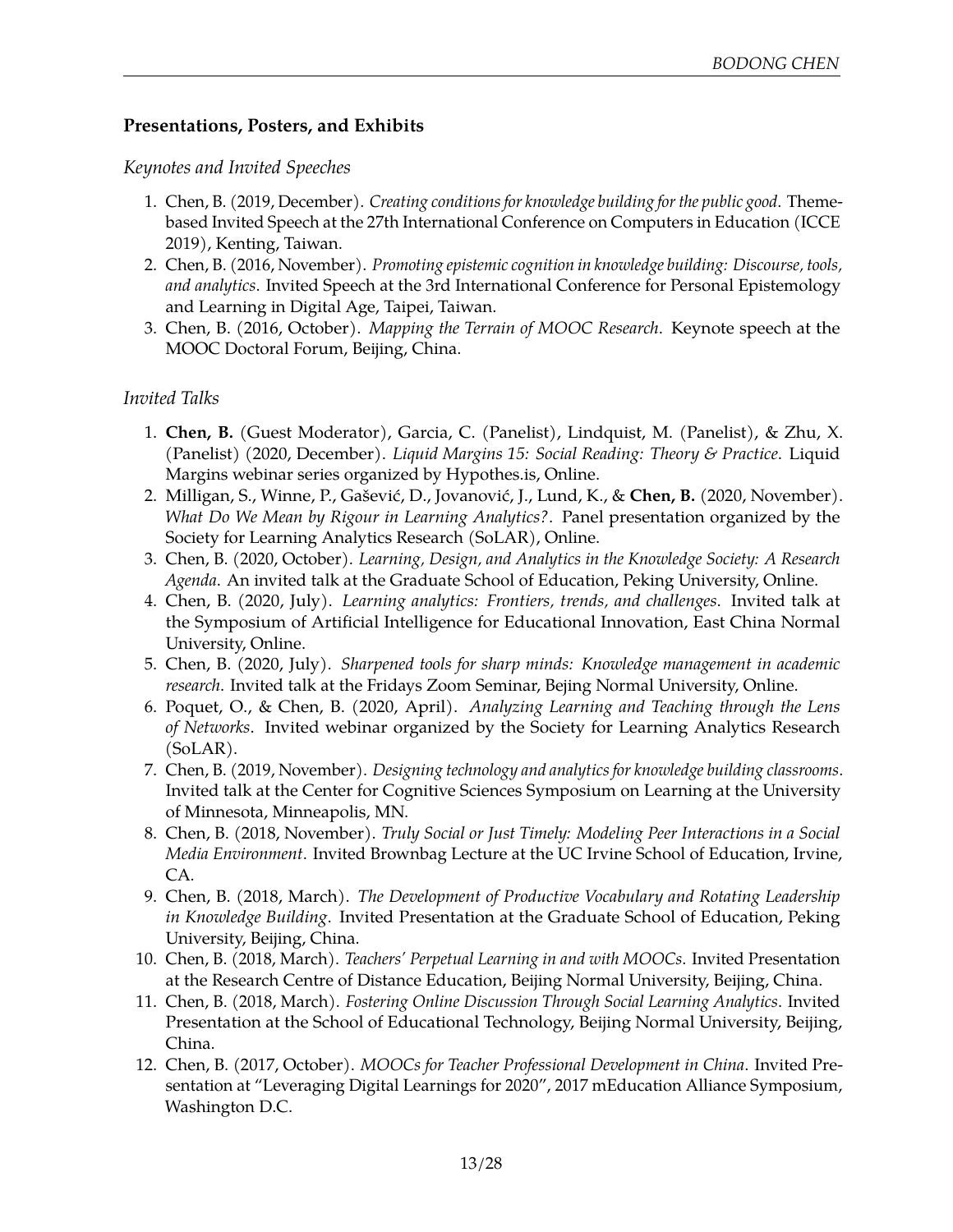- 13. Chen, B. (2017, October). *Learning Analytics for the Global South: A Chinese Perspective*. Invited Presentation at "Include Us All! Directions for Adoption of Learning Analytics in the Global South", 2017 mEducation Alliance Symposium, Washington D.C.
- 14. Chen, B. (2017, April). *Dynamic Network Analysis of Knowledge-Building Discourse*. Invited Presentation of the AIM Analytics Lecture Series, University of Michigan, Ann Arbor.
- 15. Chen, B. (2016, October). *Learning analytics in higher education: Promising practices and lessons learned*. Invited presentation at the 30th Annual Conference of the Asian Association of Open University, Manila, Philippines.
- 16. Chen, B., & Wang, Q. (2016, October). *Learning analytics: An introduction*. Invited preconference seminar at the 30th Annual Conference of the Asian Association of Open University, Manila, Philippines.
- 17. Chen, B. (2013, May). *Knowledge Building: Theory, pedagogy, technology, and its recent development*. Invited Presentation, E-learning Forum Online Seminar (http://www.elearningforum.net/).
- 18. Chen, B. (2013, February). *Promisingness judgments in knowledge building classrooms*. Invited Presentation, Gimnasio La Montaña, Bogotá, Colombia.
- 19. Chen, B. (2012, August). *Introduction to knowledge building principles*. Invited Presentation, Baiyunyuan Elementary School, Nanjing, China.

*Contributed Papers Presented at Professional Meetings, Conferences, etc.*

International and National (refereed)

- 1. Stewart, K., Aimone, E., Zhu, X.G, Shui, H.G, & **Chen, B.** (2021, May). *Impact of a Social Annotation Platform on Knowledge Construction and Higher-Order Thinking Skills in an Online Global Health Ethics Graduate Course at Duke in Spring 2021*. Pandemic Pedagogy Research Symposium, Online.
- 2. **Chen, B.**, Chang, Y.-H.,<sup>G</sup> & Groos, D.<sup>T</sup> (2020, November) *Crisscrossing Information Spaces with the IdeaMagnets Tool*. Paper presented at the 2020 Knowledge Building Summer Institute, Online.
- 3. **Chen, B.** (2020, Apr 17 21). *Truly Social or Simply Coincident: Mining Peer Interaction in Asynchronous Online Discussions* [Paper Session]. AERA Annual Meeting, San Francisco, CA http://tinyurl.com/snwqf5d (Conference Canceled)
- 4. **Chen, B.**, Barbaro, V., Ma, L. & Peebles, B. (2020, Apr 17 21). *Data Expedition in a Knowledge-Building Community* [Structured Poster Session]. AERA Annual Meeting, San Francisco, CA http://tinyurl.com/yxobqlmd (Conference Canceled)
- 5. Teo, C. L., **Chen, B.**, Ma, L., Wong, L. H., & Koh, E. (2019, December). *Questions, Design, Indicators for CSCL*. Panel presentation at the 27th International Conference on Computers in Education (ICCE 2019), Kenting, Taiwan.
- 6. Miao, J., Wang, Q., & **Chen, B.** (2019, April). *Facilitating Collaborative Learning in a Teacher Professional Development MOOC*. Paper presented in the "Innovating MOOC Pedagogies" Structured Poster Session at the AERA Annual Meeting, Toronto, Canada.
- 7. Chang, Y.-H.,<sup>G</sup> **Chen, B.**, Ouyang, F.,<sup>G</sup> Groos, D.,<sup>T</sup> & Alton, J.<sup>T</sup> (2019, April). *Teachers as Co-designers of a Knowledge Building Environment*. Paper presented at the 2019 Knowledge Building Summer Institute, Toronto, Canada.
- 8. Chen, B., Chang, Y.-H., GChen, W., GBatu, W., GOuyang, F., G& Groos, D.<sup>T</sup> (2019, April). *IdeaMagnets: Towards Knowledge Building on the Open Web*. Paper presented at the 2019 Knowledge Building Summer Institute, Toronto, Canada.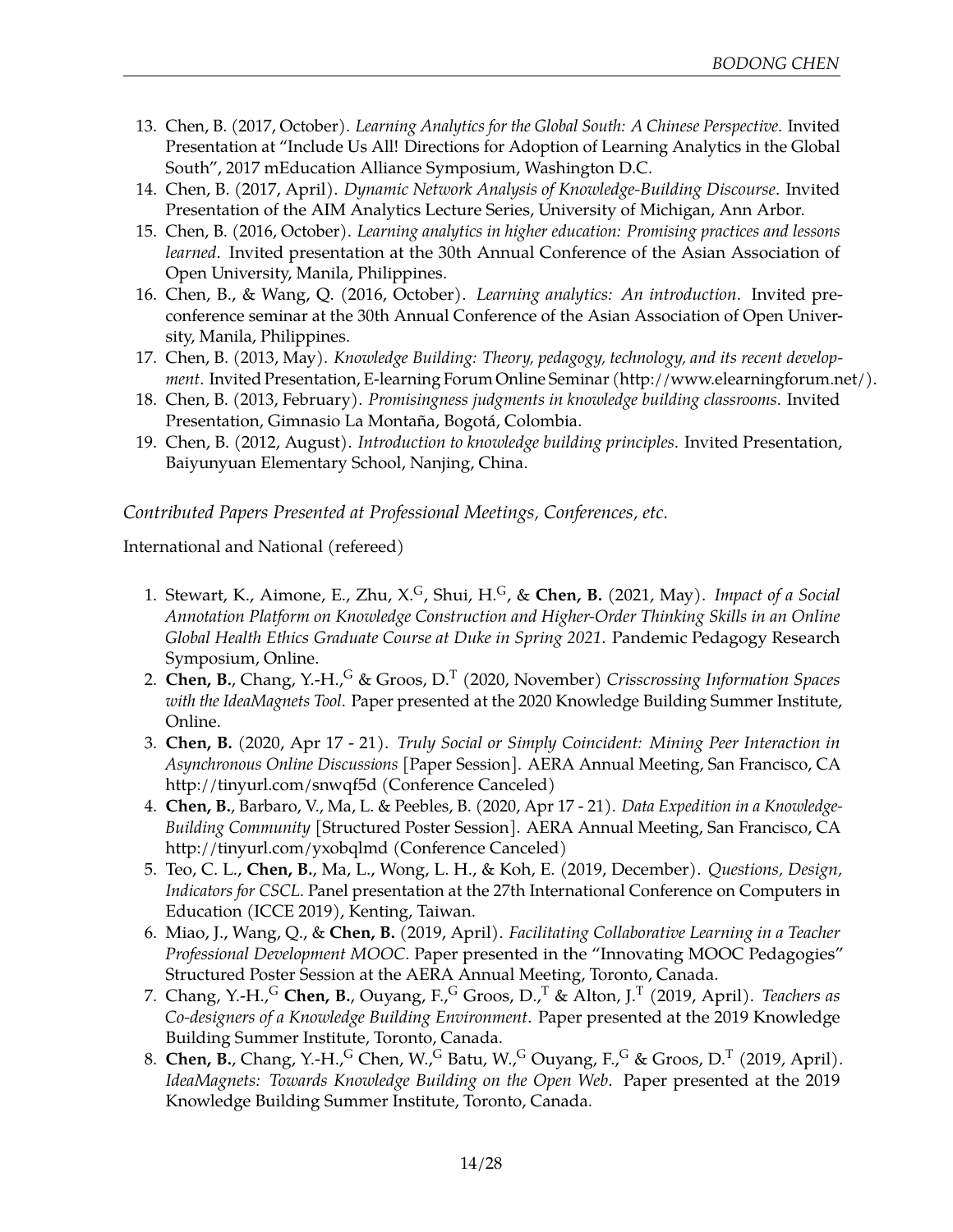- 9. **Chen, B.**, & Zhu, H. (2019, March). *Towards Value-Sensitive Learning Analytics Design*. Paper presentd at the 9th International Conference on Learning Analytics & Knowledge, Tempe, AZ.
- 10. Dean, J., Kalir, R., **Chen, B.**, Ma, J., & Wagstaff, S. (2018, October). *Annotation as infrastructure for next generation digital learning environments*. Presented at the 2018 EDUCAUSE Annual Conference, Denver, Colorado.
- 11. Groos, D.,<sup>T</sup> & **Chen, B.** (2018, August). *Designing and reflecting with analytics: A work in progress*. Presented at the 2018 Knowledge Building Summer Institute: Knowledge Building: A Place for Everyone in a Knowledge Society, Toronto, Ontario, Canada.
- 12. **Chen, B.**, Ouyang, F.,<sup>G</sup> Shoberg, J.,<sup>U</sup> & Reen, D.<sup>G</sup> (2018, June). *Web annotation in classrooms as boundary play*. Presented at the I Annotate 2018: At the Tipping Point: Annotation on the Web, San Francisco.
- 13. **Chen, B.**, & Matsuzawa, Y. (2017, June). *Deriving knowledge-building analytics through activity theory and dynamic network analysis*. In CSCL 2017 Symposium: Making a Difference: Analytics for Quality Knowledge-Building Conversations, Philadelphia, PA.
- 14. **Chen, B.**, Chang, Y.-H.G, Ouyang, F.G, & Zhou, W.<sup>U</sup> (2017, April). *Fostering Online Discussions Through Social Learning Analytics* . Paper presented at the 2017 AERA Annual Meeting, Saint Antonio, TX.
- 15. Fan, Y.G, **Chen, B.**, Wang, Q., & Zhang, G.<sup>G</sup> (2016, October). *MOOC as an alternative for teacher professional development: Examining persistent teacher-learners in one Chinese MOOC*. Paper presented at Learning with MOOCs III: Being and learning in a digital age, University of Pennsylvania, Philadelphia, PA.
- 16. Ma, L.G, Matsuzawa, Y., **Chen, B.**, & Scardamalia, M. (2016, June). *Community knowledge, collective Responsibility: The emergence of rotating leadership in three knowledge building communities*. Paper presented at the 12th International Conference of the Learning Sciences, Singapore.
- 17. Hong, H., **Chen, B.**, Tsai, C.-C., Lin, C.P., & Wu, Y.-T. (2016, June). *Fostering more informed epistemic views among students through knowledge building*. Paper presented at the 12th International Conference of the Learning Sciences, Singapore.
- 18. Cai, Q., Wu, H., & **Chen, B.** (2016, June). *Using differentiated feedback messages to promote student learning in an introductory statistics course*. Paper presented at the 12th International Conference of the Learning Sciences, Singapore.
- 19. **Chen, B.**, & Liu, X.<sup>G</sup> (2016, June). *WordWhispers: A tool for bootstrapping vocabulary development in knowledge-building communities*. Paper presented at the 2016 Knowledge Building Summer Institute, Singapore.
- 20. Chen, B. (2015, September). *Towards multimodal indicators of idea improvement in knowledge building*. Paper presented at the 2015 Knowledge Building Summer Institute, Trieste, Italy.
- 21. Chen, B., Ma, L., Matsuzawa, Y., & Scardamalia, M. (2015, June). *[The development of productive](http://www.slideshare.net/MlleLeanne/cscl-2015) [vocabulary in knowledge building: A longitudinal study](http://www.slideshare.net/MlleLeanne/cscl-2015)*. Paper presented at the 11th International Conference on Computer-Supported Collaborative Learning (CSCL2015), Gothenburg, Sweden.
- 22. Chen, B., Chen, X., & Xing, W. (2015, March). *["Twitter archeology" of learning analytics and](http://www.slideshare.net/dirkchen/lak15-twitterarcheology) [knowledge conferences](http://www.slideshare.net/dirkchen/lak15-twitterarcheology)*. Paper presented at the Fifth International Conference on Learning Analytics And Knowledge, Poughkeepsie, NY.
- 23. Xu, Z., Woodruff, E., & Chen, B. (2014, June). *Children's motivation in digital game-play: The effects of task-reward structure and the role of self-efficacy*. Paper presented at the International Conference on Motivation 2014 (jointly organized by EARLI SIG 8 and the University of Helsinki), Helsinki, Finland.
- 24. Chen, B., Gallagher-Mackay, K., Kidder, A., & Proulx, K. (2014, May). *Exploring the digital*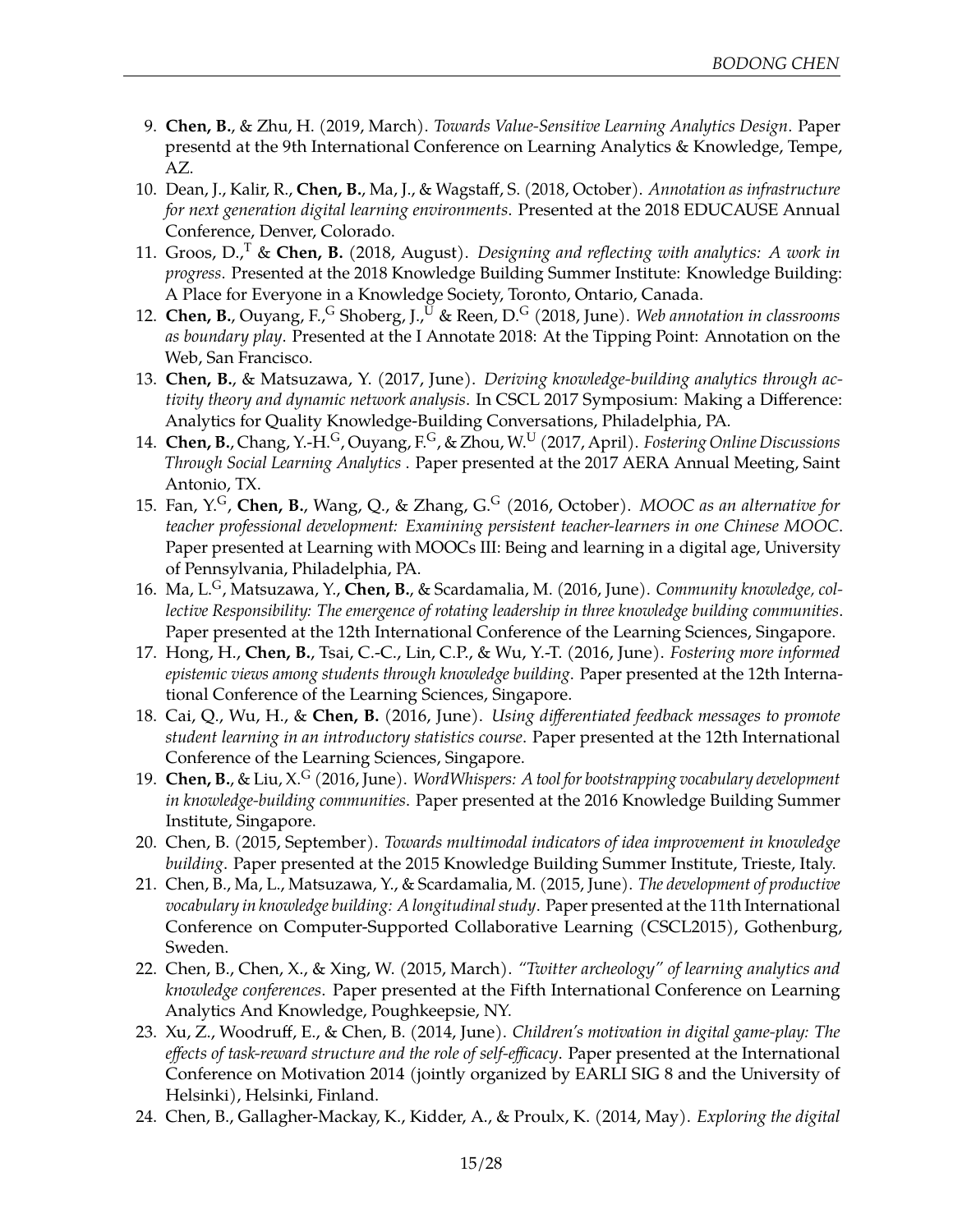*divide: The use of digital tools in Ontario public schools*. Paper presented at the Canadian Society for the Study of Education Conference (CSSE2014), St. Catharines, ON, Canada.

- 25. Gallagher-Mackay, K., Chen, B., Kidder, A., & Proulx, K. (2014, May). *Issues of equity in special education identification and services in Ontario schools*. Paper presented at the Canadian Society for the Study of Education Conference (CSSE2014), St. Catharines, ON, Canada.
- 26. Proulx, K., Chen, B., Gallagher-Mackay, K., & Kidder, A. (2014, May). *Social stratification and the role of subject choices in Ontario secondary schools*. Paper presented at the Canadian Society for the Study of Education Conference (CSSE2014), St. Catharines, ON, Canada.
- 27. Chen, B. (2014, March). *[Learning analytics for group knowledge building](http://rpubs.com/bodong/lak-dc)*. Paper presented at the Doctoral Consortium of the 4th International Conference on Learning Analytics and Knowledge (LAK14). Indianapolis, Indiana, USA.
- 28. Chen, B., & Resendes, M. (2014, March). *[Analyzing sequential relations among contribution](http://rpubs.com/bodong/lak14) [types in knowledge-building discourse](http://rpubs.com/bodong/lak14)*. Paper presented at the 4th International Conference on Learning Analytics and Knowledge (LAK14). Indianapolis, Indiana, USA.
- 29. Chen, B., Håklev, S., Heikoop, W., Harrison, L,. Najafi, H., Rolheiser, C., & Teplovs, C. (2013, December). *Hatch, Match and Dispatch: Examining the relationship between student intent, expectations, behaviours and outcomes in six Coursera MOOCs at the University of Toronto*. Paper presented at MOOC Research Initiative Conference, Arlington, TX, USA. (*Note: Authors are in alphabetical order.*)
- 30. Xu, Z., Woodruff, E., & Chen, B. (2013, October). *Efficacy of Reward Allotment on Children's Motivation and Learning*. Paper presented at the 7th European Conference on Games Based Learning (ECGBL 2013). Porto, Portugal.
- 31. Chen, B., González, J.<sup>T</sup> , Díaz del Castillo, F.<sup>T</sup> , & Slotta, J. (2013, August). *[Promisingness](http://dirkchen.github.io/kbsi13-pi/) [judgments as facilitators of epistemic growth and conceptual change](http://dirkchen.github.io/kbsi13-pi/)*. Paper presented at the Knowledge Building Summer Institute 2013 (KBSI2013). Puebla, Mexico.
- 32. Hutton, K.S., Chen, B., & Moss, J. (2013, August). *[A knowledge building discourse analysis](http://meefen.github.io/public/files/Hutton_et_al_KBSI2013_proportionalreasoning_final.pdf) [of proportional reasoning in Grade 1](http://meefen.github.io/public/files/Hutton_et_al_KBSI2013_proportionalreasoning_final.pdf)*. Paper presented at the Knowledge Building Summer Institute 2013 (KBSI2013). Puebla, Mexico.
- 33. Resendes, M., Chen, B., Acosta, A., & Scardamalia, M. (2013, June). *[The effect of formative](http://meefen.github.io/public/files/Resendes_et_al_CSCL2013.pdf) [feedback on vocabulary use and distribution of vocabulary knowledge in a grade two knowledge](http://meefen.github.io/public/files/Resendes_et_al_CSCL2013.pdf) [building class](http://meefen.github.io/public/files/Resendes_et_al_CSCL2013.pdf)*. Paper presented at the 10th International Conference on Computer Supported Collaborative Learning (CSCL2013). Madison, WI.
- 34. Chen, B., Scardamalia, M, & Resendes, M. (2012, August). *[Promisingness judgments by Grade](http://meefen.github.io/public/files/Chen_et_al_KBSI2012_Promisingness_grade_3_4.pdf) [3 and 4](http://meefen.github.io/public/files/Chen_et_al_KBSI2012_Promisingness_grade_3_4.pdf)*. Paper presented at the 16th Knowledge Building Summer Institute (KBSI2012), Toronto, Canada.
- 35. Resendes, M., Chen, B., Chuy, M., & Scardamalia, M. (2012, August). *[The effect of meta](http://ikit.org/SummerInstitute2012/Papers/3024-Resendes.pdf)[discourse on ways of contributing to an explanation-seeking dialogue in Grade 2](http://ikit.org/SummerInstitute2012/Papers/3024-Resendes.pdf)*. Paper presented at the 16th Knowledge Building Summer Institute (KBSI2012), Toronto, Canada.
- 36. Chen, B., Scardamalia, M, Resendes, M., Chuy, M., & Bereiter, C. (2012, July). *Students' intuitive understanding of promisingness and promisingness judgments to facilitate knowledge advancement*. Paper presented at the International Conference of the Learning Sciences (ICLS2012), Sydney, Australia.
- 37. Chen, B., & Resendes, M. (2012, May). *[Inviting students to reflect: Meta-discourse tool in](http://meefen.github.io/public/files/CSSE2012-Meta-tool.pdf) [Knowledge Forum](http://meefen.github.io/public/files/CSSE2012-Meta-tool.pdf)*. Paper presented at The Canadian Society for the Study of Education Annual Conference (CSSE2012), Waterloo, Canada.
- 38. Zhang, J., Zhao, N., Chen, B., & Childs, R. (2012, May). *The relationship of home computer use with students' cognitive skills and literacy*. Paper presented at The Canadian Society for the Study of Education Annual Conference (CSSE2012), Waterloo, Canada.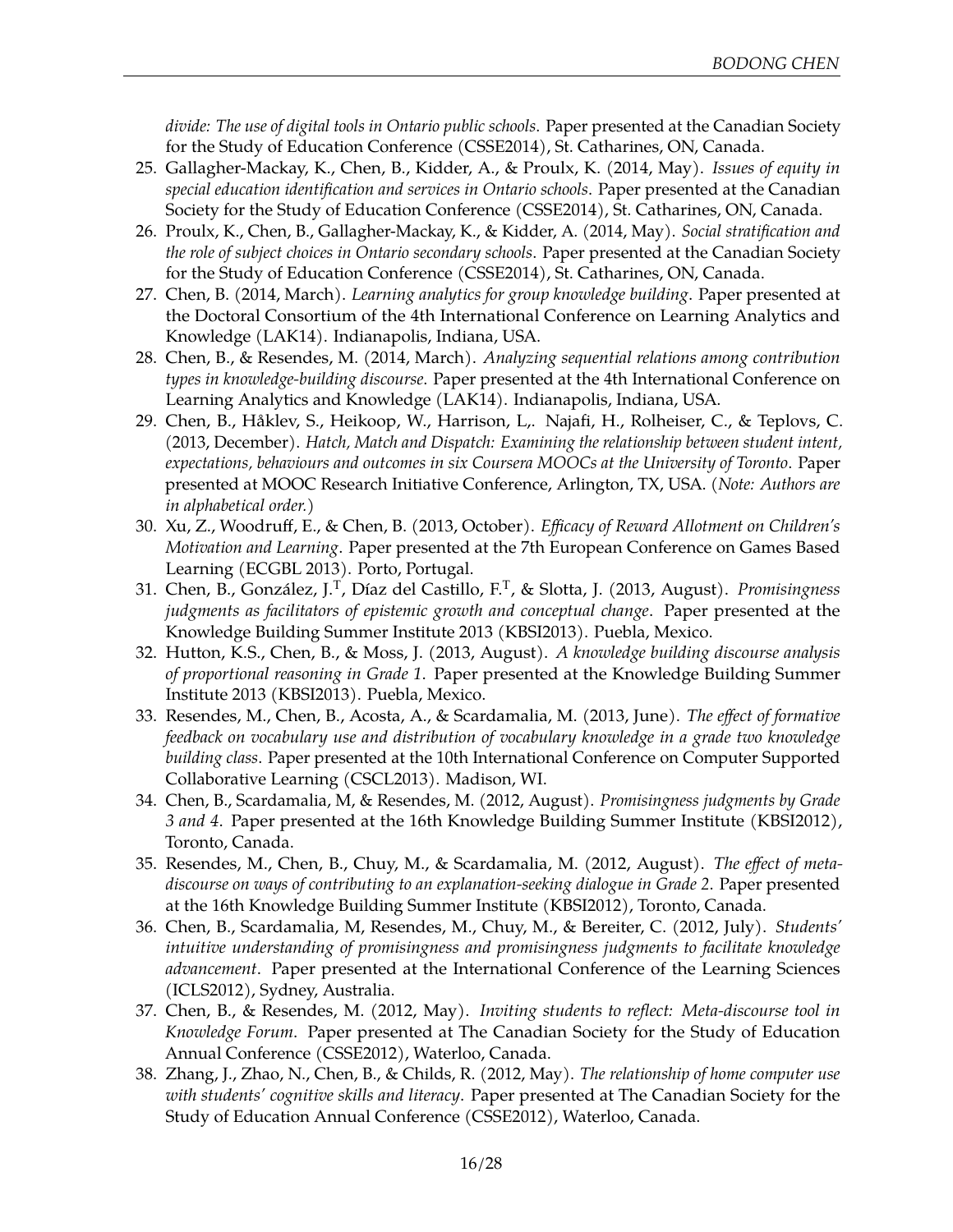- 39. Chen, B., Chuy, M., Resendes, M., Scardamalia, M., & Bereiter, C. (2011, July). *Evaluation by Grade 5 and 6 students of the promisingness of ideas in knowledge-building discourse*. Paper presented at the 9th International Conference on Computer-Supported Collaborative Learning (CSCL2011), Hong Kong, China.
- 40. Resendes, R., Chuy, M., Chen, B., Bereiter, C., & Scardamalia, M. (2011, July). *Causal explanation: A way to achieve greater cognitive benefits from knowledge media*. [Enhancing the](http://meefen.github.io/public/files/Laferriere_et_al_CSCL2011_enhancing.pdf) [Social and Cognitive Benefits of Digital Tools and Media](http://meefen.github.io/public/files/Laferriere_et_al_CSCL2011_enhancing.pdf) - Symposium conducted at the 9th International Conference on Computer-Supported Collaborative Learning (CSCL2011), Hong Kong, China.
- 41. Chuy, M., Chen, B., Resendes, R., van Aalst, J., Chan, C. K. K., Scardamalia, M., & Bereiter, C. (2011, July). *Generic improvements in communication technology to enhance socio-cognitive gains*. Enhancing the Social and Cognitive Benefits of Digital Tools and Media - Symposium conducted at the 9th International Conference on Computer-Supported Collaborative Learning (CSCL2011), Hong Kong, China.
- 42. Chen, B., Resendes, R., Chuy, M., Bielaczyc, K., Hong, H.-Y., Scardamalia, M., & Bereiter, C. (2011, July). *Advancing the design of knowledge-building software*. Paper presented at the Enhancing the Social and Cognitive Benefits of Digital Tools and Media Symposium at the 9th International Conference on Computer-Supported Collaborative Learning (CSCL2011), Hong Kong, China.
- 43. Chuy, M., Tarchi, C., Resendes, R., & Chen, B. (2011, July). *Knowledge Building in Senior Kindergarten and Grade 1*. Getting started and sustaining Knowledge Building. Paper presented at the [Getting started and sustaining Knowledge Building](http://meefen.github.io/public/files/Chuy_et_al_CSCL2011_gettingstarted.pdf) Symposium at the 9th International Conference on Computer-Supported Collaborative Learning (CSCL2011), Hong Kong, China.
- 44. Chen, B. (2011, April). *[Is the backchannel enabled? Using twitter in academic conferences](http://meefen.github.io/public/files/Chen_AERA2011_Twitter_backchannel.pdf)*. Paper presented at the 2011 Annual Meeting of the American Educational Research Association (AERA), New Orleans, Louisiana.
- 45. Chen, B. (2011, April). *[International cooperative projects for ICT application in basic education](http://meefen.github.io/public/files/Chen_CAERDA2011_International.pdf) [in China: A multiple-case evaluation study](http://meefen.github.io/public/files/Chen_CAERDA2011_International.pdf)*. Paper presented at the 19th Annual International Conference of Chinese American Educational Research and Development Association (CAERDA), New Orleans, Louisiana.
- 46. Chen, B., & Wang, Q. (2010, June). *Pursuing effective facilitating strategies: The effect of facilitator's leadership behaviors on online learning*. Paper presented at ED-MEDIA 2010 – World Conference on Educational Multimedia, Hypermedia & Telecommunications, Toronto, Canada.
- 47. Chen, B., & Wang, Q. (2008, October). *Building online communities of practice for teachers' informal learning*, Paper presented at the 2008 Educational Technology International Forum, Jinan, China.

Regional (refereed)

1. Chen, B., Chang, Y.-H., Ouyang, F., & Zhou, W. (2016, July). *[Fostering engagement and](http://www.slideshare.net/dirkchen/fostering-engagement-and-reflection-through-social-learning-analytics) [reflection through social learning analytics: A design-based research study](http://www.slideshare.net/dirkchen/fostering-engagement-and-reflection-through-social-learning-analytics)*. Paper presented at 2016 Minnesota eLearning Summit, Minneapolis, MN.

#### Non-refereed presentations

1. Chen, B. (2021, October). *Modeling Network Dynamics in Social Web Annotation*. Sub-forum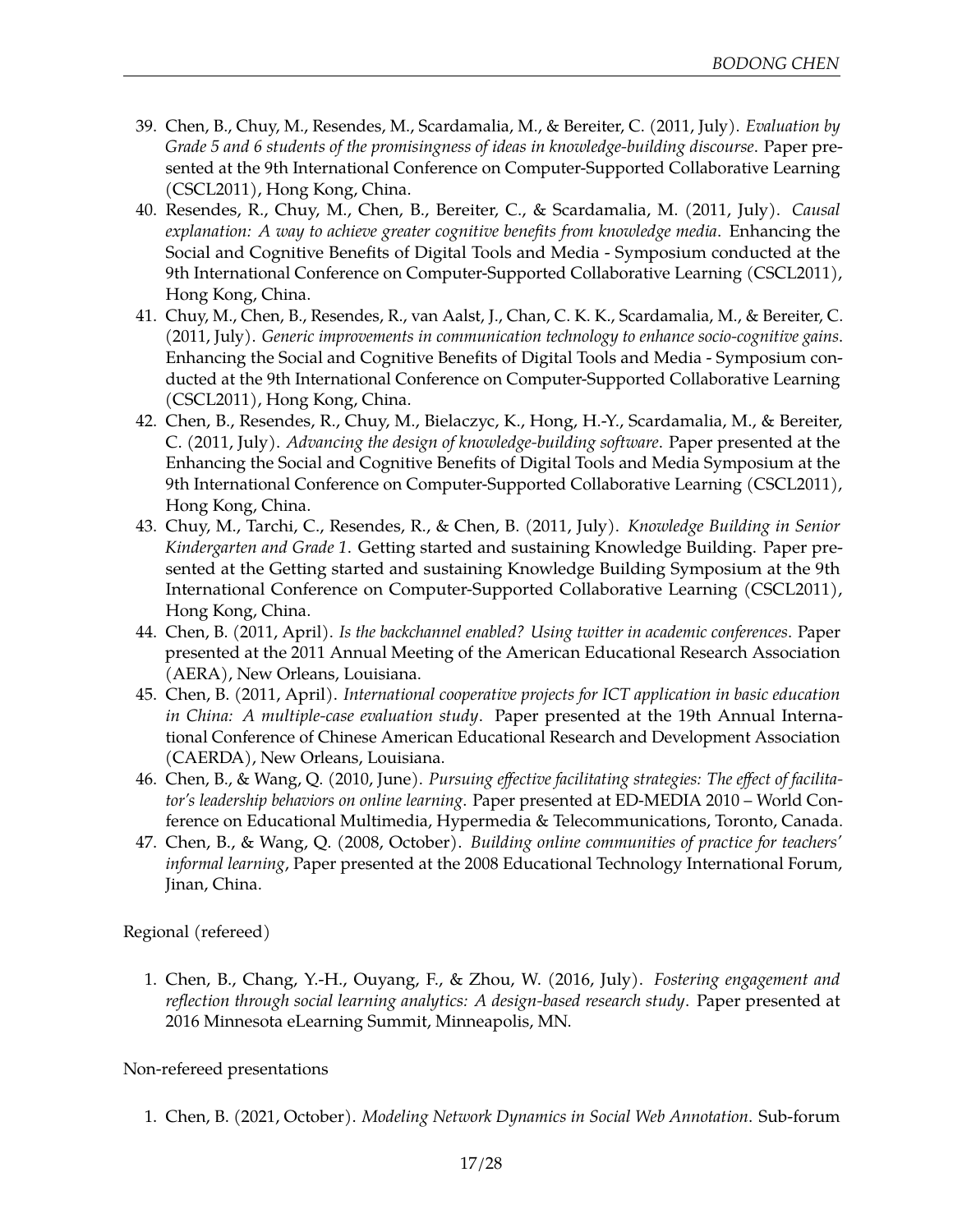on Complex Network Analysis and Modeling in Education Research at the 7th Forum on Empirical Education Research, Online.

- 2. Zhu, X., <sup>G</sup> Shui, H., <sup>G</sup> & Chen, B. (2021, June). *Designing Support for Productive Social Interaction and Knowledge Co-construction in Collaborative Annotation*. Panel presentation at the [I Annotate](https://iannotate.org/2021/) [2021 Conference,](https://iannotate.org/2021/) Online.
- 3. Hmelo-Silver, C., Borge, M., **Chen, B.**, Mercier, E., & Wise, A.F. (2017, April). *Computer Supported Collaborative Learning: Theories, Methods, and Important Considerations*. Cyberlearning 2017 Expertise Exchange Session, Arlington, VA.
- 4. Chen, B. (2016, November). *Promises and potholes: Using Canvas in an undergraduate writingintensive course*. Talk presented at the Canvas Pilot Presentation Series, University of Minnesota, Minneapolis, MN.
- 5. Chen, B., Song, H., & Khanlari, A. (2014, December). *[What makes knowledge building analytics](http://goo.gl/R23kMC) [unique? A reflection on the Summer Institute symposium](http://goo.gl/R23kMC)*. Talk presented at the Advanced Learning Analytics Colloquium/Hackathon/Design Jam, Wageningen, The Netherlands.
- 6. Chen, B. (2014, December). *[Visualize and re-visualize knowledge-building discourse](http://goo.gl/pDrzCg) [with its semantic makeups](http://goo.gl/pDrzCg)*. Talk presented at the Advanced Learning Analytics Colloquium/Hackathon/Design Jam, Wageningen, The Netherlands.
- 7. Resendes, M., Chen, B., Acosta, A., McAuley, A., & Zhang, Y. (2013, August). *Plenary: Nextgeneration Knowledge Forum and Building Cultural Capacity for Innovation*. Panel presentation at Knowledge Building Summer Institute 2013, Puebla, Mexico.
- 8. Acosta, A., Chen, B., Resendes, M., Gachuhi, R. & Perreault, C. (2012, August). *Workshop/Interactive Session: Knowledge Forum rebuild*. Workshop presented at the 16th Knowledge Building Summer Institute (KBSI2012), Toronto, Canada.
- 9. Scardamalia, M., & Bereiter, C., & Chen, B. (2011, July). *Next-generation knowledge building environments*. Workshop at Knowledge Building Summer Institute 2011, Guangzhou, China.

#### *Posters or Exhibitions*

- 1. Hussein, B.<sup>G</sup> & **Chen, B.** (2020, November). *Intelligent Support for Knowledge Building Across Web Spaces*. Poster presented at the 2020 Knowledge Building Summer Institute, Online.
- 2. **Chen, B.**, Chang, Y.-H.,<sup>G</sup> Groos, D.,<sup>T</sup> Chen, W.,<sup>G</sup> Batu, W.,<sup>G</sup> Costa, S.,<sup>G</sup> Peebles, B.,<sup>T</sup> Ma, L.<sup>G</sup> (2019, March) *IdeaMagnets: Bridging Knowledge Building in Schools with Public Discourse*. Poster presented at the CEHD Research Day, Minneapolis, MN.
- 3. Groos, D.,<sup>T</sup> & Chen, B. (2018, August). *Knowledge Improvement Cycle and Map: Scaffolding the Grasp of the KB Principle, Improvable Ideas, Through Visualizations*. Poster presented at the 2018 Knowledge Building Summer Institute, Toronto, Ontario, Canada.
- 4. Lin, P.Y., Chang, Y.-H.,<sup>G</sup> & Chen, B. (2018, August). *Exploring Novice Teachers' Reflections and Design Practices on Knowledge-Building in Junior High School Classrooms*. Poster presented at the 2018 Knowledge Building Summer Institute, Toronto, Ontario, Canada.
- 5. Gutiérrez-Braojos, C., Ma, L., Montejo-Gámez, J. & Chen, B. (2018, August). *Knowledge Building: Indices of Impacting Builders to Assess the Collective Cognitive Responsibility*. Poster presented at the 2018 Knowledge Building Summer Institute, Toronto, Ontario, Canada.
- 6. Chen, B., Fan, Y.G, Zhang, G.G, Wang, Q. (2017, March). *Examining motivations and selfregulated learning strategies of returning MOOCs learners*. Poster presented the 2017 Learning Analytics and Knowledge Conference, Vancouver, Canada.
- 7. Chen, B., Håklev, S., Harrison, L., Najafi, H., & Rolheiser, C. N. (2015, April). *[How Do MOOC](http://meefen.github.io/public/files/Chen_AERA2015_MOOC_Poster.pdf) [learners' intentions relate to their behaviors and overall outcomes?](http://meefen.github.io/public/files/Chen_AERA2015_MOOC_Poster.pdf)*. Poster presented at the 2015 Annual Meeting of the American Educational Research Association (AERA), Chicago, IL.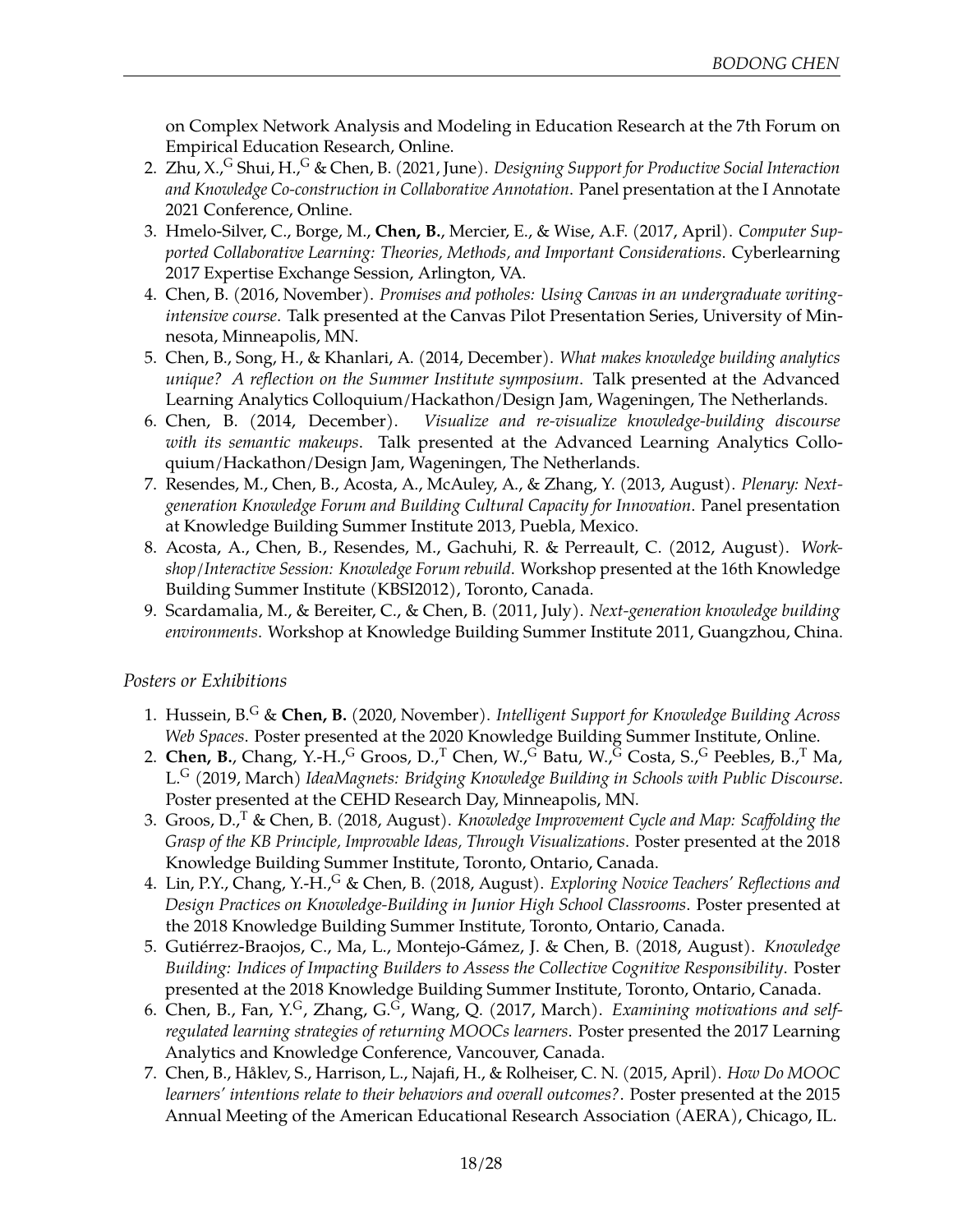- 8. Chen, B., & Resendes, M. (2014, April). *[Uncovering hidden patterns: Temporal analysis of](http://meefen.github.io/public/files/chen-2014-aera-temporal-poster.pdf) [productive and improvable knowledge-building discourse](http://meefen.github.io/public/files/chen-2014-aera-temporal-poster.pdf)*. Poster presented at the 2014 Annual Meeting of the American Educational Research Association (AERA), Philadelphia, PA.
- 9. Chen, B. (2014, March). *[Visualizing semantic space of online discourse: The Knowledge Forum case](http://meefen.github.io/public/files/lak14-chen-semantic-poster.pdf)*. Poster presented at the 4th International Conference on Learning Analytics and Knowledge (LAK14). Indianapolis, Indiana, USA.
- 10. Chen, B., Scardamalia, M., Acosta, A., Resendes, M., & Kici, D. (2013, June). *[Promisingness](http://meefen.github.io/public/files/Chen_et_al_CSCL2013_poster.pdf) [judgments as facilitators of knowledge building](http://meefen.github.io/public/files/Chen_et_al_CSCL2013_poster.pdf)*. Poster presented at the 10th International Conference on Computer Supported Collaborative Learning (CSCL2013). Madison, WI.
- 11. Chen, B., Scardamalia, M., & Resendes, M. (2013, April). *[Dynamics of promisingness judgments](http://meefen.github.io/public/files/Chen_AERA2013_Dynamics.pdf) [in knowledge-building work of 8-to-10-years-olds](http://meefen.github.io/public/files/Chen_AERA2013_Dynamics.pdf)*. Poster presented at the 2013 Annual Meeting of the American Educational Research Association (AERA), San Francisco, CA.
- 12. Chen, B., Scardamalia, M., & Bereiter, C. (2013, April). *[Towards a developmental understanding](http://meefen.github.io/public/files/Chen_AERA2013_Developmental.pdf) [of promisingness judgments](http://meefen.github.io/public/files/Chen_AERA2013_Developmental.pdf)*. Poster presented at the 2013 Annual Meeting of the American Educational Research Association (AERA), San Francisco, CA.
- 13. Chen, B., Scardamalia, M, & Bereiter, C. (2012, August). *[A developmental study of promisingness](http://meefen.github.io/public/files/Chen_et_al_KBSI2012Poster_Promisingness_developmental.pdf) [judgments](http://meefen.github.io/public/files/Chen_et_al_KBSI2012Poster_Promisingness_developmental.pdf)*. Poster presented at the 16th Knowledge Building Summer Institute (KBSI2012), Toronto, Canada.
- 14. Chen, B., Fu, J., & Scardamalia, M. (2012, August). *[Automated assessments for knowledge](http://meefen.github.io/public/files/Chen_et_al_KBSI2012Poster_Automated_assessments.pdf) [creation: A review of possibilities](http://meefen.github.io/public/files/Chen_et_al_KBSI2012Poster_Automated_assessments.pdf)*. Poster presented at the 16th Knowledge Building Summer Institute (KBSI2012), Toronto, Canada.
- 15. Resendes, M., Chen, B., Chuy, M., & Scardamalia, M. (2012, August). *[The effect of contributor](http://ikit.org/SummerInstitute2012/Abstracts/SI2012-Abstracts-Web.htm#3025) [roles in knowledge building discourse: Can expanding individual contribution repertoires lead to](http://ikit.org/SummerInstitute2012/Abstracts/SI2012-Abstracts-Web.htm#3025) [group knowledge advancement?](http://ikit.org/SummerInstitute2012/Abstracts/SI2012-Abstracts-Web.htm#3025)*. Poster presented at the 16th Knowledge Building Summer Institute (KBSI2012), Toronto, Canada.
- 16. Kariuki, N., Resendes, M., & Chen, B. (2012, August). *[Young students' abilities to improve ideas](http://ikit.org/SummerInstitute2012/Abstracts/SI2012-Abstracts-Web.htm#3057)*. Poster presented at the 16th Knowledge Building Summer Institute (KBSI2012), Toronto, Canada.
- 17. Chuy, M., Resendes, M., Chen, B., Tarchi, C. & Scardamalia, M. (2011, August). *Ways of contributing to a knowledge-building dialogue in elementary classrooms*. Poster presented at the 14th Biennial EARLI Conference for Research on Learning and Instruction, Exeter, United Kingdom.
- 18. Resendes, M., Chuy, M., Chen, B., & Scardamalia, M. (2011, July). *Ways of contributing to a knowledge building dialogue in history*. Poster presented at the 9th International Conference on Computer-Supported Collaborative Learning (CSCL2011), Hong Kong, China.
- 19. Chen, B., Lee, K., Chuy, M., Resendes, M., & Scardamalia, M. (2011, May). *[Integrating](http://meefen.github.io/public/files/Chen_et_all_CSSE2011_OLIKF.pdf) [knowledge-building discourse into Open Learning Initiative](http://meefen.github.io/public/files/Chen_et_all_CSSE2011_OLIKF.pdf)*. Poster presented at the Canadian Society for the Study of Education Conference (CSSE2011), Fredericton, New Brunswick, Canada.
- 20. Resendes, M., Chuy, M., Chen, B., & Scardamalia, M. (2010, November). *Integrating individual learning and group knowledge building in OER*. Poster presented at the Mozilla Drumbeat Festival, Barcelona, Spain.
- 21. Chen, B., Chuy, M., Resendes, M. & Scardamalia, M. (2010, August). *["Big Ideas Tool" as a](http://meefen.github.io/public/files/Chen_et_al_KBSI2010_Big_ideas_tool.pdf) [new feature of Knowledge Forum](http://meefen.github.io/public/files/Chen_et_al_KBSI2010_Big_ideas_tool.pdf)*. Poster presented at the 2010 Knowledge Building Summer Institute, Toronto, Canada.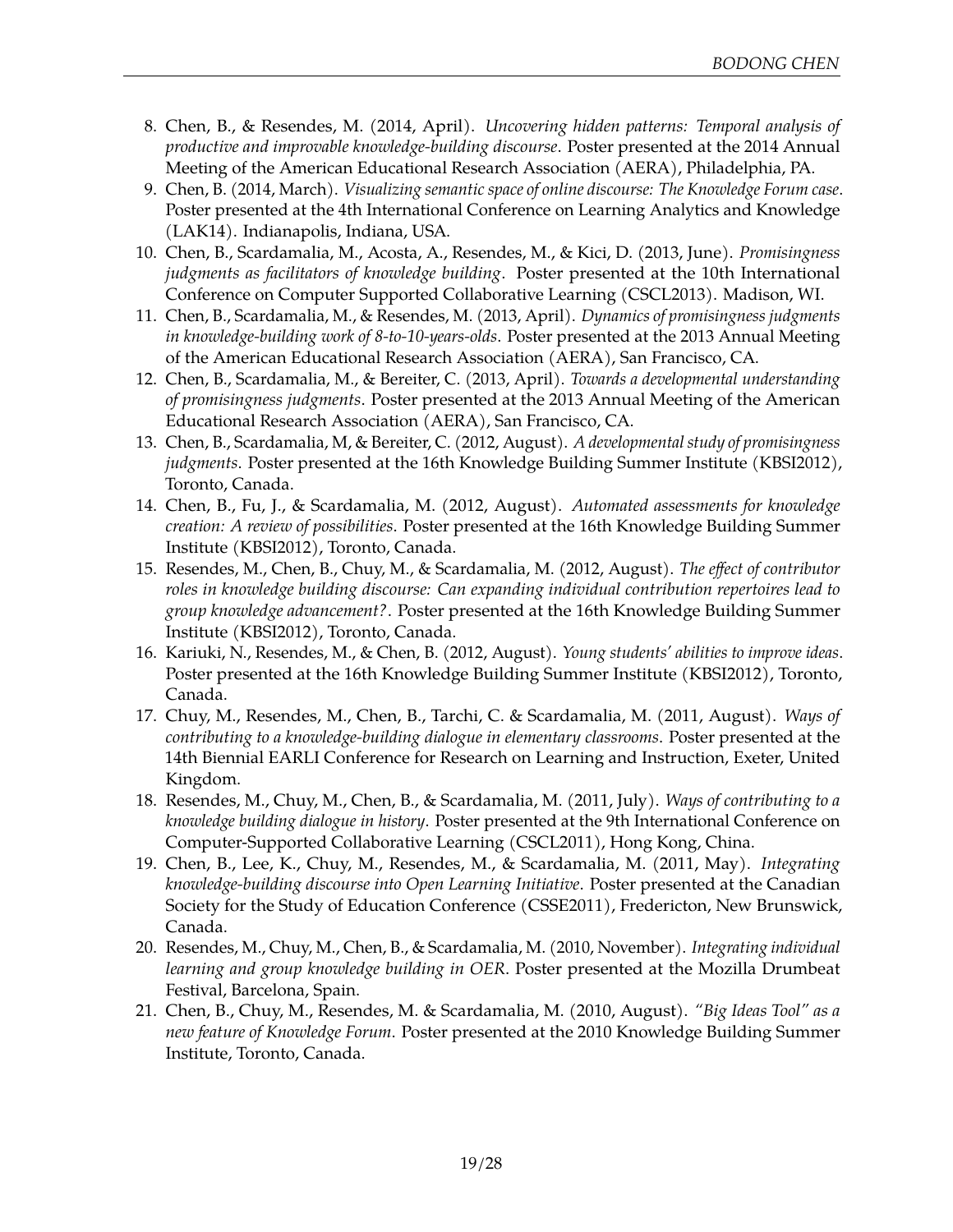# **TEACHING AND CURRICULUM DEVELOPMENT**

#### **University of Minnesota**

*Courses, Seminars, and Instructional Units Taught*

- <sup>I</sup> CI 8134 Foundations of Research in Curriculum and Instruction I
- CI 8135 Foundations of Research in Curriculum and Instruction II
- ▶ CI 8371 Applied Social Network Analysis in Education
- CI 5371 Learning Analytics: Theory and Practice
- CI 5330 Special Topics: Learning Analytics in the Knowledge Age
- $\triangleright$  CI 5330 Special Topics: Social Network Analysis in Education
- CI 5301 Foundations of Computer Applications for Business and Education
- CI 4311W Technology & Ethics in Society
- CI 2311W Introduction to Technology & Ethics in Society

### *Curriculum Development*

- <sup>I</sup> 2018, New course development, *CI 8371: Applied Social Network Analysis in Education*, 3-credit
- ▶ 2018, New course development, *CI 5371: Learning Analytics: Theory and Practice*, 3-credit
- <sup>I</sup> 2016, New course development, *Special Topics: Social Network Analysis in Education*, 3-credit
- <sup>I</sup> 2015, New course development, *Special Topics: Learning Analytics in the Knowledge Age*, 3-credit

### *Curriculum Materials*

- <sup>I</sup> Chen, B. (2018). *Learning Analytics: Theory and Practice. A Course Website.* Retrieved from https://colig.github.io/laumn/.
- <sup>I</sup> Chen, B. (2016). *Social Network Analysis in Education. A Course Website.* Retrieved from https://bookdown.org/chen/snaEd/. (Note: It has attracted 15K page views 2K visitors by May 2018. It has been adopted in [an edX](https://www.edx.org/course/social-network-analysis-sna-utarlingtonx-link-la-snax) *[MOOC](https://www.edx.org/course/social-network-analysis-sna-utarlingtonx-link-la-snax) as an additional resource.*)

## *Unassigned Teaching*

- ► Chen, B. (2021, November). *Knowledge Building*. Guest lecture in Foundations of the Learning Sciences, Department of Educational Psychology, University of Minnesota, Minneapolis, MN.
- <sup>I</sup> Chen, B. (2021, November). *Responsible artificial intelligence*. Guest lecture in WRIT 8520 Humane Futures: Augmentation Technologies & Technical Communication, Department of Writing Studies, University of Minnesota, Minneapolis, MN.
- ▶ Chen, B. (2021, September). *Correlational research*. Guest lecture in CI 8134 Foundations of Research in Curriculum and Instruction I, Department of Curriculum and Instruction, University of Minnesota, Minneapolis, MN.
- ► Chen, B. (2021, September). *Information ethics in learning analytics*. Guest lecture in Digital Ethics, Department of Philosophy, Macalester College, Saint Paul, MN.
- ► Chen, B. (2020, November). *Regression and content analysis*. Guest lecture in CI 8134 Foundations of Research in Curriculum and Instruction I, Department of Curriculum and Instruction, University of Minnesota, Minneapolis, MN.
- <sup>I</sup> Chen, B. (2018, October). *Correlational research*. Guest lecture in CI 8134 Foundations of Research in Curriculum and Instruction I, Department of Curriculum and Instruction, University of Minnesota, Minneapolis, MN.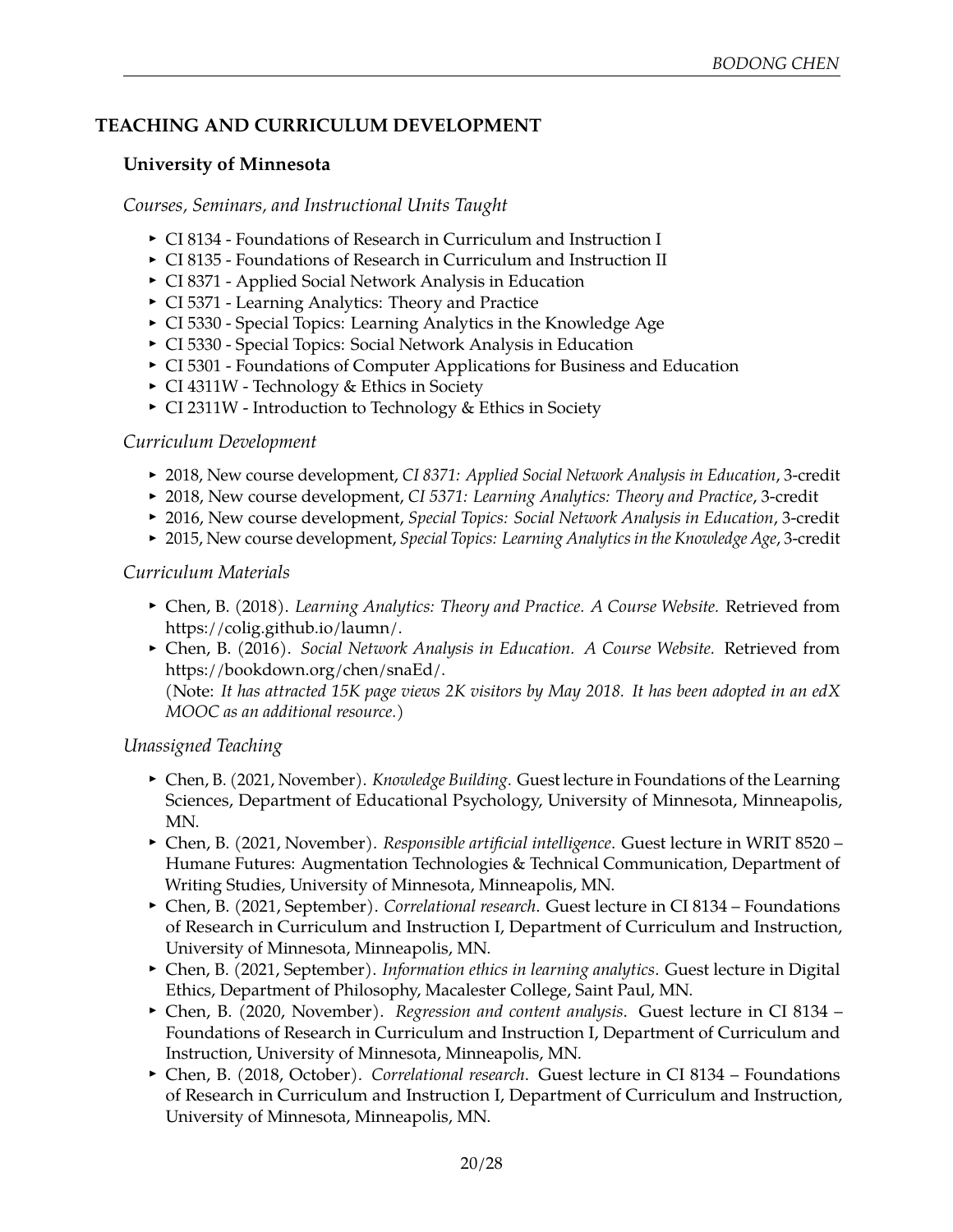- ► Chen, B. (2019, November). *Data Literacy*. Guest lecture in the [STEM Education in the 21st](https://www.nyas.org/events/2019/stem-instruction-in-the-21st-century/) [Century,](https://www.nyas.org/events/2019/stem-instruction-in-the-21st-century/) an Online Professional Development Course offered by the New York Academy of Sciences. New York, NY.
- ▶ Chen, B. (2018, November). *Technology Integration in K-12 Schools in North America*. Guest lecture at the Mingda Institute for Leadership Training, University of Minnesota, Minneapolis, MN.
- <sup>I</sup> Chen, B. (2018, June). *Tutorial on Social Media Mining in Learning Contexts*. 2018 Learning Analytics Summer Institute (LASI), New York, NY.
- ▶ Chen, B. (2018, March). *Knowledge Building and 21st century competencies*. Guest lecture in ["Instructional Design for 21st Century Competencies in the ICT Context"](http://www.icourse163.org/course/0401iCourse043-1002421002) – a teacher professional development MOOC led by Drs. C.S. Chai and Z.M. Yan, Chinese University MOOC.
- ▶ Chen, B. (2017, February). *Knowledge Building*. Guest lecture in Applied Learning Sciences, Department of Teaching and Learning, University of Miami.
- ► Chen, B. (2015, February). *Learning Analytics in the Knowledge Age*. Guest lecture in CI 8350– Learning Technologies Collaborative, Curriculum and Instruction, University of Minnesota.
- <sup>I</sup> Chen, B. (2012, September). *Promisingness judgments in knowledge building*. Guest lecture in CTL1799H – Special Topics: 21 Century Competencies, Multiliteracies, and Assessment, Department of Curriculum, Teaching and Learning, OISE/University of Toronto.
- ▶ Chen, B. (2012, March). *Knowledge Building*. Guest lecture in Introduction to Knowledge Building, Department of Educational Technology, Nanjing Normal University.

### *Professional Development in Teaching*

- **Participant, Early-Career Teaching Program, Center for Educational Innovation, University** of Minnesota, 2016–2017
- **Participant, Intercultural Pedagogy Workshop for Supporting International Students, Uni**versity of Minnesota, 2016
- **Participant, Treks Program, College of Education and Human Development, University of** Minnesota, June 2016

## **ADVISING AND MENTORING**

## **Undergraduate Student Activities**

#### *Undergraduate Research Projects*

University of Minnesota

- ▶ 2020–, Hayden Johnson, Cognitive Science & Computer Science
- $\sim$  20[1](#page-20-0)6, Wanying Zhou,<sup>1</sup> Psychology

University of Toronto

- ▶ 2014, Younsu Woo, Statistics
- $\blacktriangleright$  2014, Leighton Du, Statistics
- ▶ 2013, Anton Bondar, Computer Science
- ▶ 2013, Abdullah Tabassum, Computer Science
- ▶ 2012, Franz Carlo Achacoso, Computer Science
- ► 2010, Saman Alvi, Computer Science

<span id="page-20-0"></span> $1$ With support from the Undergraduate Research Opportunities Program (UROP) at the University of Minnesota.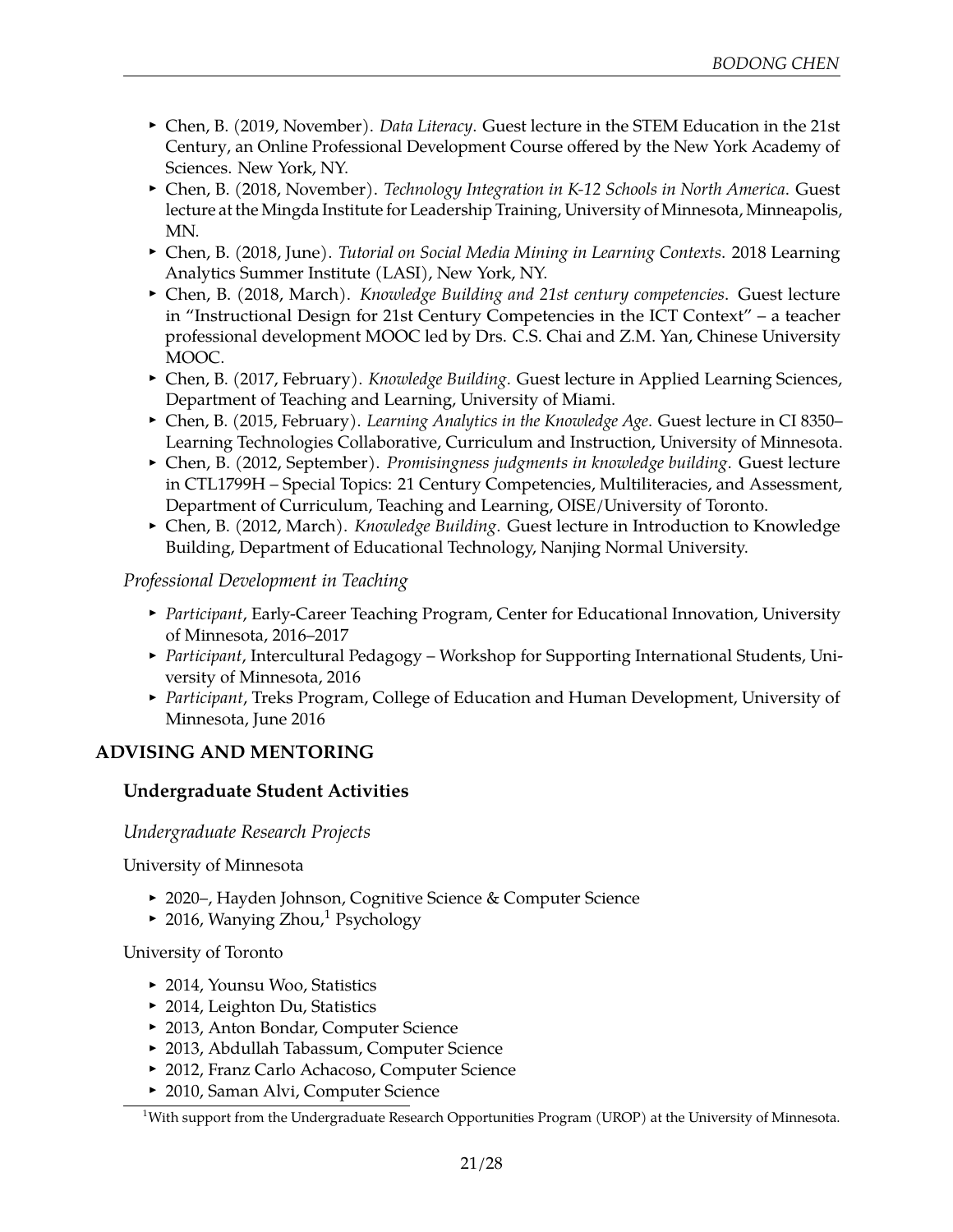## **Graduate Student Activities**

*Doctoral Students (Ph.D.) Advised (Current)*

- <sup>I</sup> 2018–, Hong Shui, Department of Curriculum & Instruction, *Learning Technologies* program
- <sup>I</sup> 2018–, Robert Kreml, Department of Curriculum & Instruction, *Learning Technologies* program
- <sup>I</sup> 2019–, Patrick O'Leary, Department of Curriculum & Instruction, *Learning Technologies* program
- <sup>I</sup> 2019–, Basel Hussein, Department of Curriculum & Instruction, *Learning Technologies* program
- <sup>I</sup> 2019–, Chen Chen, Department of Curriculum & Instruction, *Learning Technologies* program
- ▶ 2019–, Xinran Zhu, Department of Curriculum & Instruction, *Learning Technologies* program
- <sup>I</sup> 2019–2021, Valerie Barbaro, Department of Curriculum & Instruction, *Learning Technologies* program

*Doctoral Students (Ph.D.) Co-Advised (Completed)*

- **Fan Ouyang<sup>[2](#page-21-0)</sup>, Department of Curriculum & Instruction, Learning Technologies program,** Spring 2018
- Alfonso Jose Sintjago<sup>[3](#page-21-1)</sup>, Department of Organizational Leadership, Policy, and Development, *Comparative and International Development Education* program, Spring 2018

### *Doctoral Committees Served On (Current and Completed)* [4](#page-21-2)

- ► Lixin Zhang, *OLPD*, University of Minnesota, 2021–
- **Shiri Kashi,** *Educational Technologies Graduate Program***, University of Haifa, 2021–**
- <sup>I</sup> Patrick O'Leary, *Learning Technologies*
- <sup>I</sup> Yu-Hui Chang, *Learning Technologies*
- <sup>I</sup> Christiane Reily, *Learning Technologies*
- <sup>I</sup> Jennifer Englund, *Learning Technologies*
- <sup>I</sup> David Groos, *STEM Education*
- <sup>I</sup> FangFang Zhao, *STEM Education*
- <sup>I</sup> Foster Graif, *STEM Education*
- **EXECUTE:** Kourtney Kromminga, *School Psychology*, Department of Educational Psychology
- <sup>I</sup> Kris Isaacson, *Learning Technologies*
- <sup>I</sup> Lana Peterson, *Learning Technologies*
- <sup>I</sup> Jing-Huey Lin, *Learning Technologies*
- ▶ Ye Xiong<sup>E</sup>, *Informatics*, New Jersey Institute of Technology
- <sup>I</sup> Derek Schwartz, *Learning Technologies*, 11/26/18
- <sup>I</sup> Fan Ouyang, *Learning Technologies*, 5/15/18
- <sup>I</sup> Alfonso Jose Sintjago, *Comparative and International Development Education*, 5/17/18
- **Shiyan JiangE, Applied Learning Sciences, University of Miami, 06/15/18**
- <sup>I</sup> Wendy Knapp, *Learning Technologies*, 10/24/17
- <sup>I</sup> Jeni Henrickson, *Learning Technologies*, 05/17/16
- <span id="page-21-0"></span><sup>2</sup>Co-advised with Dr. Cassie Scharber.

<span id="page-21-1"></span> ${}^{3}$ Co-advised with Dr. Gerald Fry.

<span id="page-21-2"></span> $^4$ In this list,  $^{\rm E}$  indicates external students; a specific date means the date a dissertation was defended.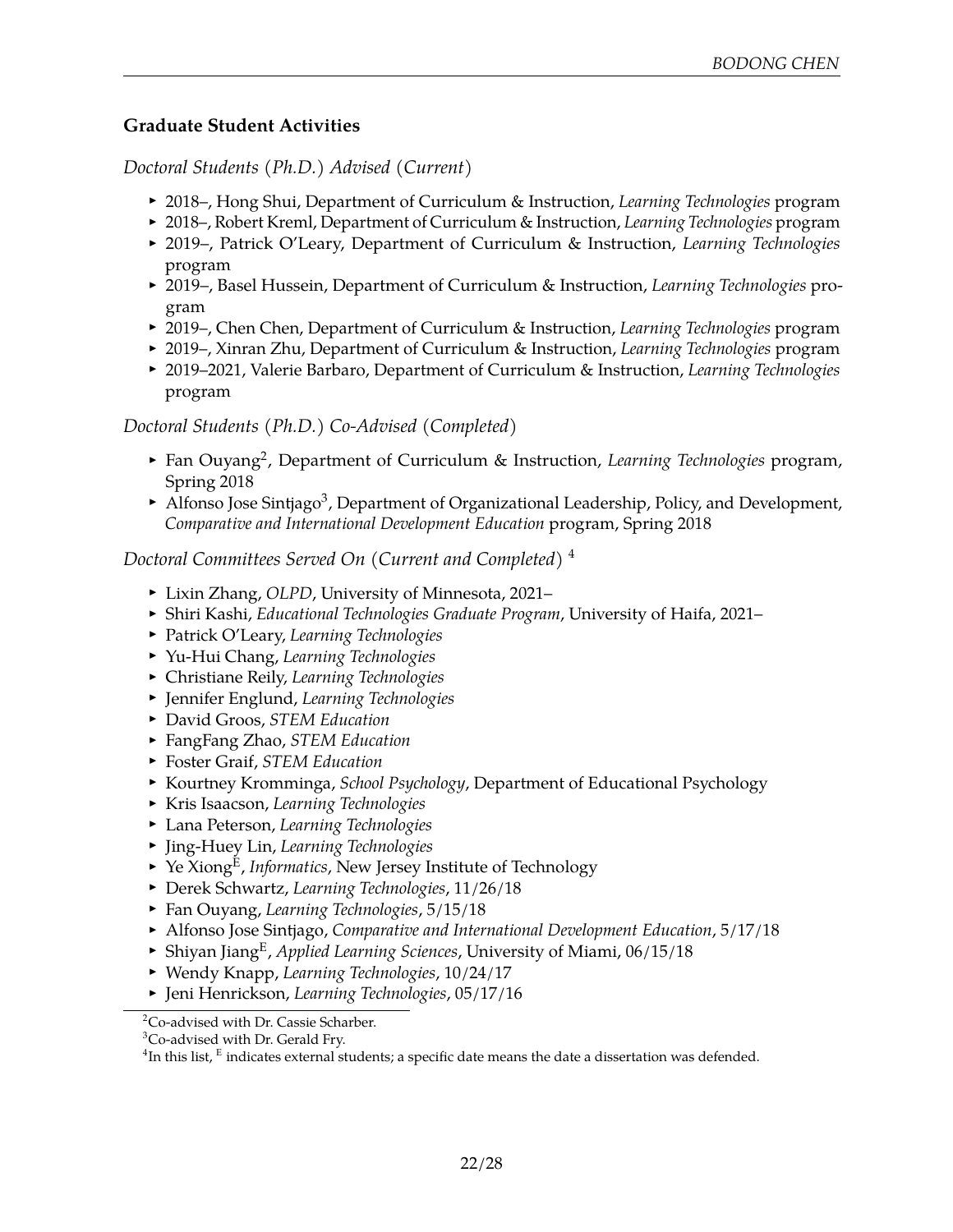*Master of Arts (MA) Students Co-Advised (Completed)*

 $\blacktriangleright$  Fei Fang $^5$  $^5$ , Learning Technologies, Department of Curriculum & Instruction

*Master of Education (MEd) Students Advised (Completed)*

► Fall '15–Spring '16: Jennifer Herron, Jerry Broeckert, Melissa Benson, Mary Whelan, Learning Technologies, Department of Curriculum & Instruction, University of Minnesota

## **Visiting Scholars Hosted**

- ► Huanqing Wu, Associate Professor at QuFu Normal University (China), 03/2019–09/2019
- ▶ Yizhou Fan, Ph.D. candidate from Peking University, 09/2017-12/2017
- ▶ Tianhui Huang, Ph.D. student from Fudan University, 11/2016–12/2017

#### **Other Mentoring Activities**

- <sup>I</sup> *Mentor*, OISE Mentorship Program, February 28, 2017
- **Faculty Mentor, Doctoral Consortium, The 7th Learning Analytics and Knowledge Conference,** Vancouver, Canada, March 2017
- **Mentor, "Adopt a New Member" Program, International Society of the Learning Sciences,** 2016
- **Faculty Mentor, Doctoral Consortium, The 6th Learning Analytics and Knowledge Conference,** Edinburgh, Scotland, April 2016

## **SERVICE AND PUBLIC OUTREACH**

## **Service to The Discipline/Profession/Interdisciplinary Area(s)**

#### *Editorships/Journal Reviewer Experience*

#### Editorships / Editorial Board

- <sup>I</sup> *Associate Editor*, *[Asia Pacific Journal of Education](https://www.tandfonline.com/cape)*, 2020–
- <sup>I</sup> *Member*, International Advisory Board, *[Learning: Research and Practice](https://www.tandfonline.com/toc/rlrp20/current)*, 2020–
- <sup>I</sup> *Member*, Scientific Committee, *Qwerty–Open and Interdisciplinary Journal of Technology, Culture and Education*, 2019–
- <sup>I</sup> *Member*, Editorial Board, *Journal of Learning Analytics*, 2018–
- <sup>I</sup> *Member*, Editorial Board, *The Internet and Higher Education*, 2018–
- <sup>I</sup> *Member*, Editorial Advisory Board, *Information and Learning Science*, 2018–
- <sup>I</sup> *Co-editor*, [Special Section on Temporal Analyses of Learning Data,](http://learning-analytics.info/journals/index.php/JLA/announcement/view/119) *Journal of Learning Analytics*, 2016–2017

Journal ad-hoc reviewer

- <sup>I</sup> *Journal of the Learning Sciences*, 2014–
- <sup>I</sup> *Journal of Learning Analytics*, 2015–
- <sup>I</sup> *Computer & Education*, 2015–

<span id="page-22-0"></span><sup>5</sup>Co-advised with Dr. Cassie Scharber. Transferred to the M.Ed. program in June 2017.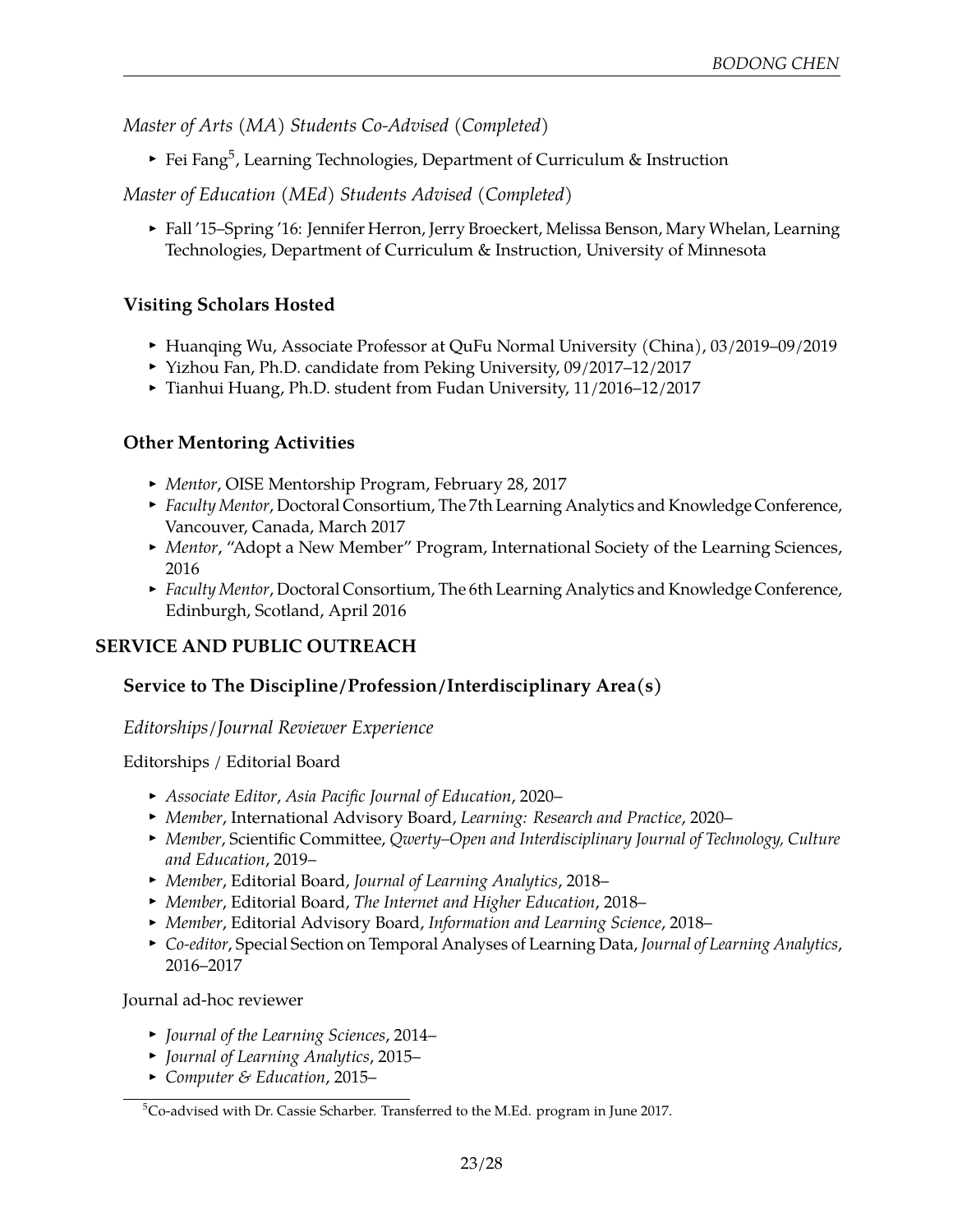- <sup>I</sup> *Educational Technology Research & Development*, 2017–
- <sup>I</sup> *The Internet and Higher Education*, 2017–
- <sup>I</sup> *Instructional Science*, 2017–
- <sup>I</sup> *Information and Learning Science*, 2018–
- <sup>I</sup> *IEEE's Transactions on Learning Technologies*, 2016–
- <sup>I</sup> *Learning and Instruction*, 2017–
- <sup>I</sup> *Computers in Human Behavior*, 2017–
- **•** International Journal of Computer-Supported Collaborative Learning, 2012
- <sup>I</sup> *Big Data & Society*, 2015
- <sup>I</sup> *Scientometrics*, 2017
- <sup>I</sup> *Research and Practice in Technology Enhanced Learning*, 2015–
- <sup>I</sup> *Learning: Research and Practice*, 2016
- <sup>I</sup> *Journal of Computer Assisted Learning*, 2018–
- <sup>I</sup> *Journal of Open Learning* (Chinese), 2018–
- <sup>I</sup> *Open Education Research* (Chinese), 2018–

Grant reviewer experiences

- ▶ *Reviewer*, Israel Science Foundation, 2021/06
- **Reviewer, Call for Contributions to "CSCL in a Time of Crisis", International Society of the** Learning Sciences, 2020/11
- **Panelist, National Science Foundation, 2020/04**
- **Panelist, National Science Foundation, 2020/03**
- <sup>I</sup> *Grant Reviewer*, Interdisciplinary Studies of Writing, Center for Writing, University of Minnesota, 2016/04

Conference reviewer experience

- ▶ *Reviewer*, The ISLS Annual Meeting, 2021
- <sup>I</sup> *Reviewer*, Learning Analytics and Knowledge Conference, 2021
- **Meta Reviewer, International Conference on the Learning Sciences (ICLS), 2020**
- **K** *Knowledge Building Summer Institute, Official annual conference of the Knowledge Building* International, 2020/09
- <sup>I</sup> *Reviewer*, 2019 AERA Annual Meeting, 2018/08
- **F** Senior Reviewer, Learning Analytics and Knowledge Conference, 2018
- <sup>I</sup> *GCCCE 2017 - [Sub-conference C7:](http://aic-fe.bnu.edu.cn/gccce2017/papers/cfp/yw/17482.html) Learning Analysis, Assessment, and Artificial Intelligence in Education*, 2017/01
- <sup>I</sup> *Learning @ Scale 2017*, 2016/12
- **Fig. 21.** The 12th International Conference on Computer Supported Collaborative Learning (CSCL 2017), 2016/12
- Learning with MOOCs III, 2016/06
- <sup>I</sup> *The CAERDA Annual International Conference*, 2016/01
- <sup>I</sup> *American Educational Research Association (AERA) Annual Meeting*, Division C, 2015/08, 2013/08
- **American Educational Research Association (AERA) Annual Meeting, SIG-Learning Sciences,** 2015/08
- **K** *Knowledge Building Summer Institute, Official annual conference of the Knowledge Building* International, 2015/08, 2013/08, 2012/07, 2010/08
- <sup>I</sup> *IEEE International Conference on Advanced Learning Technologies (ICALT)*, 2021, 2014, 2013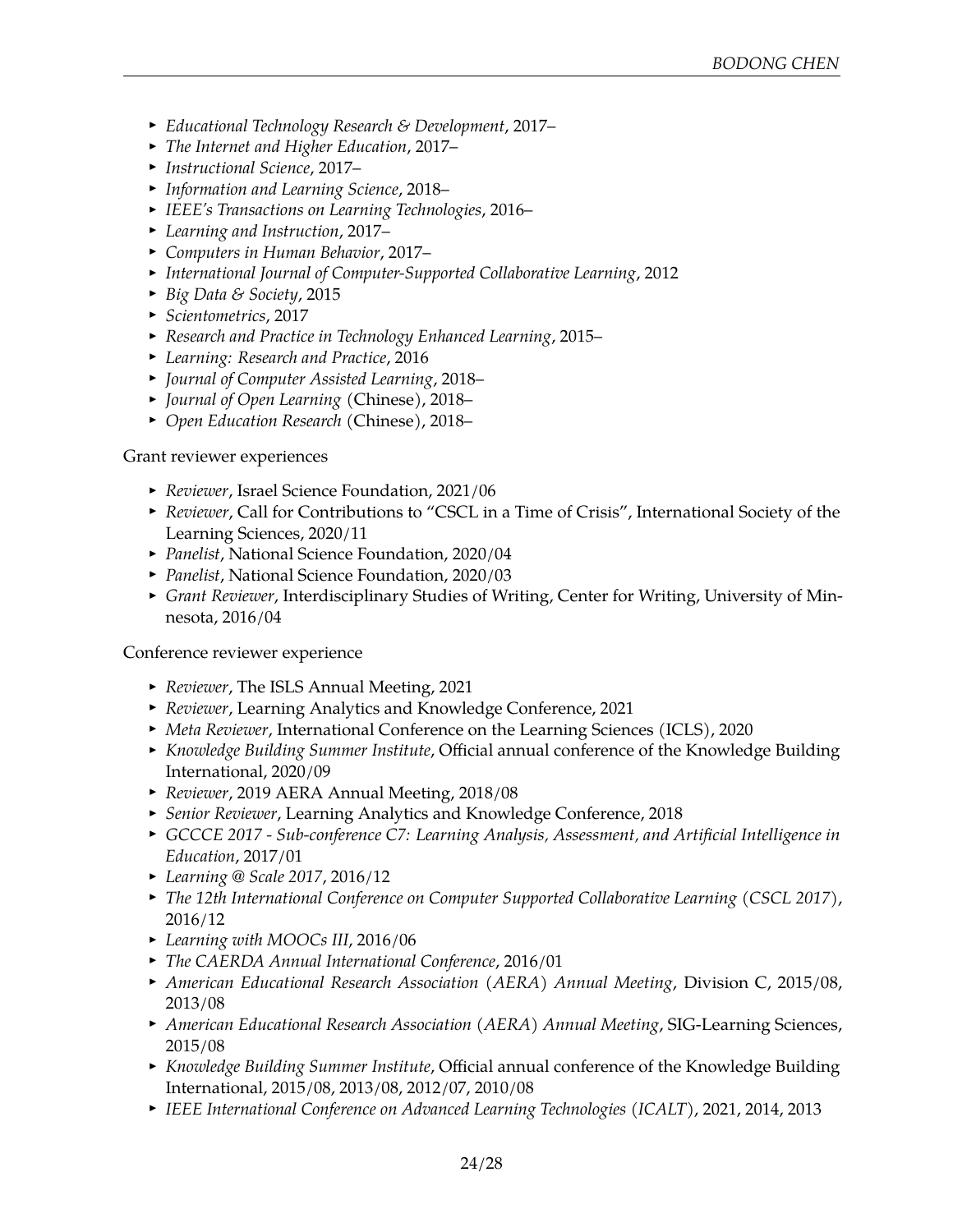- **Association for Computing Machinery's (ACM) CHI Conference, the world's premiere conference** on Human Factors in Computing Systems, 2015/11, 2014/11
- <sup>I</sup> *Learning Analytics and Knowledge Conference*, 2014/03
- **International Conference on Learning Sciences, Official biannual conference of the International** Society of the Learning Sciences (ISLS), 2013/11
- **Annual International Conference of Chinese American Educational Research and Development** *Association*, 2011/04

Book or book chapter reviewer experience

- **Member of the Editorial Advisory Board, Cases on Teaching with Online Discussions edited by** Drs. Clare Brett and Lesley Wilton, IGI Global, 2019–2020
- **Member of the Editorial Advisory Board,** *China Learning Project Report* **edited by Drs. J.** Shang, R. Miao, A. Wang, R. Hu, Learning Sciences Lab, Peking University, 2019
- **Include them all!: Directions for Adoption of Learning Analytics in the Global South, White Paper** commissioned by the DL4D Network, January 2016
- **International Handbook on Learning Analytics and Educational Data Mining, Edited by George** Siemens and Charles Long, March 2016
- **Educational Innovations for Sustained Knowledge Building: Pedagogical and Technological Inno***vations*, edited volume proposed by Jianwei Zhang & Shengquan Yu, Springer, October 2015
- **Educational Stages and Interactive Learning: From Kindergarten to Workplace Training, edited >>** volume by Dr. Jiyou Jia, April 2011

### *Committee or board memberships*

- <sup>I</sup> *Member-at-large (elected)*, Executive Committee of the Society for Learning Analytics Research (SoLAR), 2020-2022
- **Member (elected), CSCL Committee of the International Society of the Learning Sciences** (ISLS), 2018-2022
- ► *Co-Chair*, Membership Committee of the International Society of the Learning Sciences (ISLS), 2017–2020
- **Member, ICCE Best Student Paper Award Selection Committee, 2019**
- <sup>I</sup> *Co-Chair*, Social Media Communications Committee, *CSCL 2019*, 2018–2019
- **Member, Program Committee, ICCE 2018 sub-conference on Computer-supported Collaborative** *Learning and Learning Sciences*, 2017–2018
- <sup>I</sup> *Co-Chair*, GCCCE 2018 Doctoral Student Forum (DSF), 2018
- <sup>I</sup> *Member*, Outreach Advisory Board, *Journal of the Learning Sciences*, 2017–ongoing
- <sup>I</sup> *Member*, Program Committee, *Learning with MOOCs 2017*, July 2017
- <sup>I</sup> *Member*, Program Committee, *Doctoral Student Forum on MOOC Research at Peking University*, July 2017
- <sup>I</sup> *Member*, Program Committee, *LAK '17 Workshop - [Integrated Learning Analytics of MOOC](https://dan7davis.github.io/post-MOOC/) [Post-Course Development](https://dan7davis.github.io/post-MOOC/)*, January 2017
- **Member, [DL4D Expert Group on Learning Analytics,](http://dl4d.org/spotlight/) Digital Learning for Development, The** Philippines, 2016–ongoing
- ► *Co-Chair*, Doctoral Consortium, 7th Learning Analytics and Knowledge Conference, Vancouver, Canada, 2017
- **Member, Program Committee, GCCCE 2017 - [Sub-conference C7:](http://aic-fe.bnu.edu.cn/gccce2017/papers/cfp/yw/17482.html) Learning Analysis, Assess**ment, and Artificial Intelligence in Education, 2017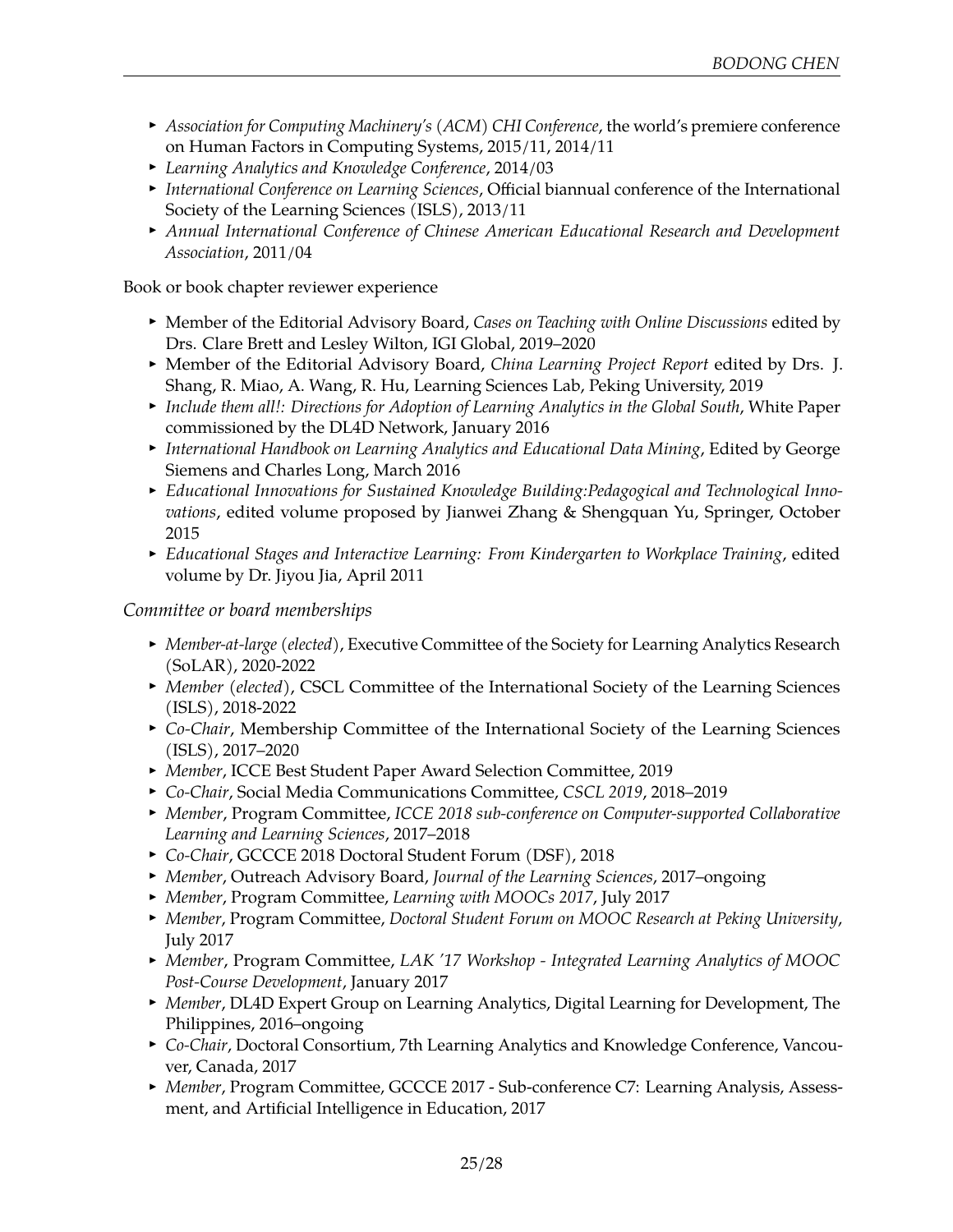- *Member*, Program Committee, 2017 Learning @ Scale, 2017
- **Member, Program Committee, Learning with MOOCs III, University of Pennsylvania, 2016**
- **Member, Program Committee, the Fourth Annual ACM Conference on Learning at Scale** (L@S), MIT, Boston, MA, 2017
- **Co-Chair, Publicity and Social Media Committee, 6th Learning Analytics and Knowledge** Conference, Edinburgh, Scotland, 2016
- **Co-Chair, Doctoral Consortium, 6th Learning Analytics and Knowledge Conference, Edin**burgh, Scotland, 2016
- **Member, International Society of the Learning Sciences (ISLS) Membership Committee,** 2015–2020
- ▶ *Member*, Program Committee, 15th IEEE International Conference on Advanced Learning Technologies (ICALT), 2015

### *Organization of conferences, workshops, panels, symposia*

- **F** Chair, Sub-forum on Complex Network Analysis and Modeling in Education Research at the 7th Forum on Empirical Education Research, 2021/10
- <sup>I</sup> Program Chair, *CSCL Conference of the 2022 ISLS Annual Meetning*, 2021-2022
- ▶ Moderator, *CSCL in Times of Crisis Webinars*: [Learning in and with Community,](https://www.isls.org/event/learning-in-and-with-community/) International Society of the Learning Sciences, 01/17/21
- ▶ Session Chair, 2020 Knowledge Building Summer Institute, Online, 2020/11
- <sup>I</sup> Session Chair, Session on *Predictive and Privacy*, the 2019 Learning Analytics and Knowledge Conference, Tempe, AZ, 03/07/2019
- <sup>I</sup> Moderator, Panel on *Learning Sciences: Design and analysis strategies that promote inclusion and increase access*, the 2019 Learning Analytics and Knowledge Conference, Tempe, AZ, 03/06/2019
- ▶ Co-chair, Interactive Symposium on "Knowledge Building Analytics: From Analysis to Actionable Insights" at the 2018 Knowledge Building Summer Institute, Toronto, Ontario, Canada.
- ► Co-chair, [CSCL 2017 Pre-Conference Workshop Establishing a Foundation for Collaborative](https://cpeas-cscl.github.io/) [Process Evaluation and Adaptive Support in CSCL,](https://cpeas-cscl.github.io/) CSCL 2017, Philadelphia, PA, USA, June 19, 2017
- Go-organizer, CSCL 2017 New Members Session, CSCL 2017, Philadelphia, PA, USA, June 19, 2017
- **Discussant, 12th International Conference on Computer Supported Collaborative Learning** (CSCL 2017), Philadelphia, PA, USA, June 21, 2017
- **Session Chair, 2017 Knowledge Building Summer Institute, Philadelphia, PA, June 2017**
- **EXECT:** Session Chair, 12th International Conference of the Learning Sciences, Singapore, June 2016
- **Session Chair, 2016 Knowledge Building Summer Institute, June 2016**
- <sup>I</sup> Workshop Chair (with Wise, A. F., Knight, S., & Cheng, B. H.), *[Putting Temporal Analytics into](http://lak16time.github.io/) [Practice: The 5th International Workshop on Temporality in Learning Data](http://lak16time.github.io/)*, The Sixth International Conference on Learning Analytics And Knowledge (LAK '16), Edinburgh, Scotland, April 2016
- <sup>I</sup> Workshop Co-Chair (with Knight, S., Wise, A. F., & Cheng, B. H.), *[It's About Time: 4th Inter](http://lak15time.github.io/)[national Workshop on Temporal Analyses of Learning Data](http://lak15time.github.io/)*, The Fifth International Conference on Learning Analytics And Knowledge (LAK '15), Poughkeepsie, NY, March 2015
- <sup>I</sup> Workshop Co-Chair (with Resendes, M., Kici, D., Ma, L., & Scardamalia, M.), *"Light up the Curriculum": Designs for Concurrent, Transformative and Embedded Assessments for Knowledge*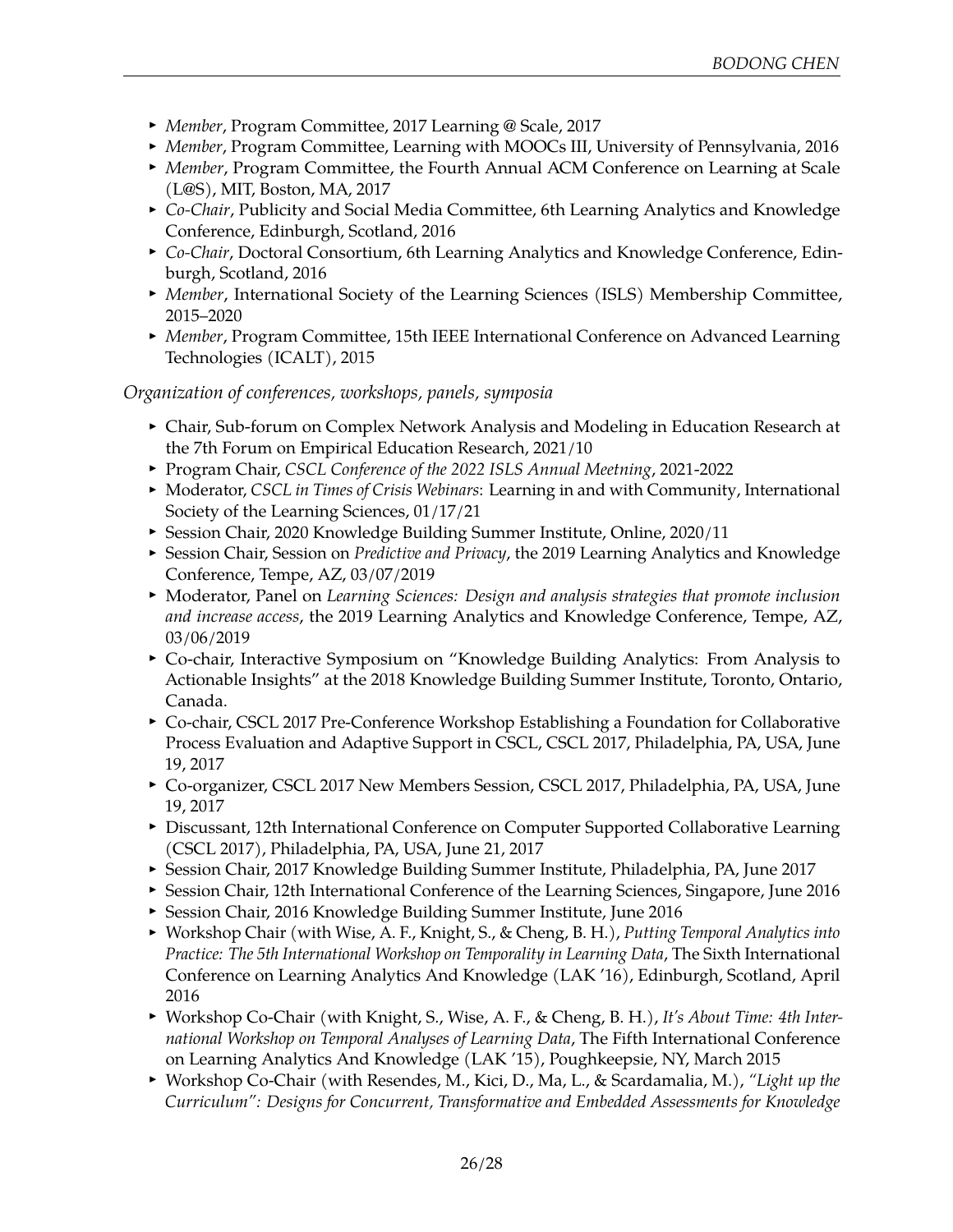*Creation*, Knowledge Building Summer Institute 2014, Quebec City, Quebec, Canada, August 2014

- ▶ Workshop Chair (with Teplovs, C., Zhang, J., Matsuzawa, Y., Hong, H-Y., Perreault, C., Philip, D., Scardamalia, M., & Bereiter, C.), *Knowledge building analytics: Where we were, where we are, and where we are headed*, Knowledge Building Summer Institute 2014, Quebec City, Quebec, Canada, August 2014
- ▶ Workshop Chair (with Conley, C.), *[Data Visualization with R](http://rpubs.com/bodong/data-vis-with-r)*, Knowledge mobilization workshop as part of the Knowledge Network for Applied Education Research (KNAER) Data Visualization Project, Toronto, Canada, April 2013
- ▶ Workshop Co-Chair (with Acosta, A., Resendes, M., Gachuhi, R., & Perreault, C.), *Knowledge Forum Rebuild*, Knowledge Building Summer Institute 2012, Toronto, Canada, August 2012
- **Exercise Session Chair, People for Education Conference, Toronto, November 2013**
- **EXEL Session Chair, 16th Knowledge Building Summer Institute, August 2012**

#### *Advisory boards of federal grants*

**• Advisory Board Member, "Superhero School: Harnessing the Power of Science, Literacy, and** Media", Twin Cities Public Television, \$36,765,832, funded by the Ready to Learn program of the U.S. Department of Education, May 2015–ongoing

## **Service To The University/College/Department**

*Collegiate Service and Intercollegiate Service*

- *Member*, Data Science Task Force, University of Minnesota, 2021–ongoing
	- ► *Chair*, Curriculum sub-group
- **Faculty co-chair, Faculty Development for Online Teaching (FDOT), University of Minnesota,** 2020–ongoing
- **Member, EdPsy Psyc Foundations Tenure-Track Position Search Committee, 2018–2019**
- ▶ *Ad-hoc Participant,* Cognitive Sciences Review Committee, Office of the Executive Vice President and Provost, University of Minnesota, May 2018–ongoing
- ► *Co-Lead*, UMN Learning Analytics Faculty Group, January 2018–ongoing
- <sup>I</sup> *Co-Facilitator*, [UMN Learning Analytics CoP,](https://cei.umn.edu/learning-analytics-community-practice) March 2017–August 2018
- **Presenter, WordWhispers in An Online Collaborative Discourse Environment, Center for** Writing, University of Minnesota, November 11, 2016
- **Presenter, [Canvas: Bells & Whistles + Improvables,](https://www.youtube.com/watch?v=ae40ckk-PjM) Canvas Experiences Presentation Series,** University of Minnesota Academic Technology Support Services, November 8, 2016
- **Faculty Adviser, Teacher Education Research Collaborative, College of Education & Human** Development, University of Minnesota, Fall 2015–ongoing
- **Participant, "Speed Dating" with the Dean's Advisory Board, College of Education & Human** Development, University of Minnesota, October 8, 2015
- **Co-convener, Learning Sciences Reading Group, College of Education and Human Develop**ment, University of Minnesota, September 2015–December 2017
- **EXEC** *Consultant, "Investigating Student Learning in an Integrated Curriculum" project, University* of Minnesota–Rochester, 2015–2017

## *Department/Unit Service*

<sup>I</sup> *Moderator*, C&I Pro-Seminar on "Presenting at Online Conferences", 2020/12/04